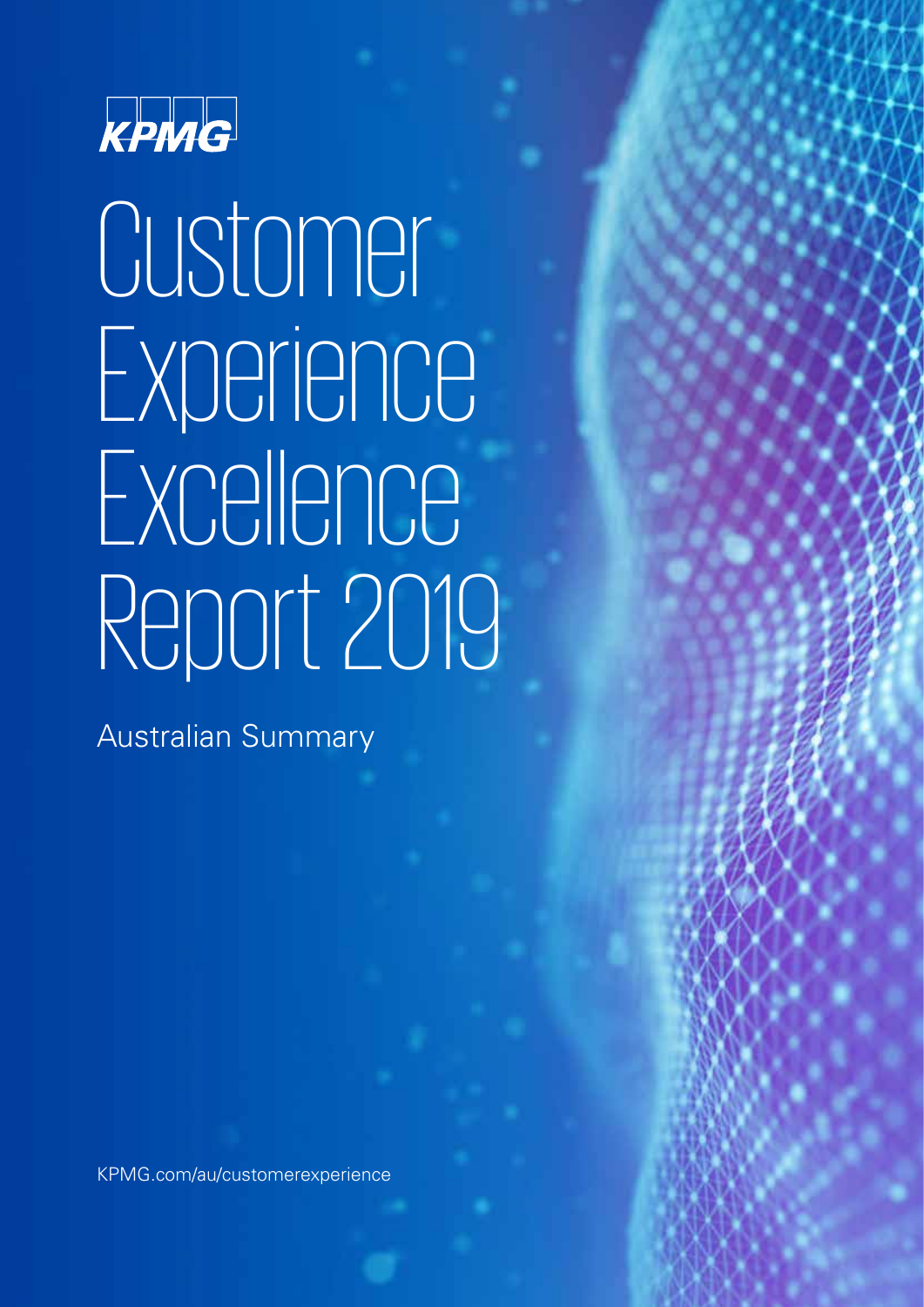# Introduction

CEOs know they need to continue to sharpen their focus on the customer – there has never been a more dynamic or complex time to build strong customer relationships.

Since our last Customer Experience Excellence Report, contextually significant events have put heightened public attention and increased regulatory pressure on business practices in Australia. As a result, we are finding that more organisations in the Australian market think of their customers as assets that should be nurtured and invested in – as well they should, as customer sentiments are mirroring this shift in perspective. These market changing events make our 2019 Customer Experience Excellence Report particularly relevant.

To capture the sentiment of the market we have asked 2,503 Australian consumers to rate their experience with 114 Australian and International brands across The Six Pillars of Customer Experience Excellence. This summary not only lists the Top 50 brands in the Australian market, but also puts perspective and understanding behind why the Top 10 Australian brands stand out. In our study we have identified three key takeaways:

#### **1 | Service with Integrity at the core**

A foundation of trust is a mandatory prerequisite to delivering authentic experiences that are valued by customers. The results of our research suggests that brands who are community-led are more likely to engage and resonate with customers over brands who are focused solely on building their customer base.

#### **2 | Holistic, enterprise-wide customer transformations**

Whilst we see many Australian organisations putting effort into customer experience initiatives in Australia, these efforts often fail to impact the customer experience at scale. In many cases, it's the holistic approach and breaking down of silos that's lacking. This needs to be recognised in a clear CX strategy that is supported at an executive level and realised through a fundamental cultural change to customer centricity.

### **3 | Seamless digital experience**

Finally, we find new, disruptive companies offering Australian consumers an experience that is purposefully designed and built with digital channels at the forefront. These digital-led companies challenge Australian organisations to overcome the burden of their legacy systems and processes, and provide a compelling omnichannel experience that remains reflective of their traditional brand.

While this report includes many of our top line findings, there are more insights to share. If you would like to discuss any aspect of this report, please contact one of the KPMG Customer & Operations team to learn how they can help you shape a profitable and sustainable customer experience of the future.

### Amanda Hicks

**Partner in Charge C**ustomer, Brand and Marketing Advisory KPMG Australia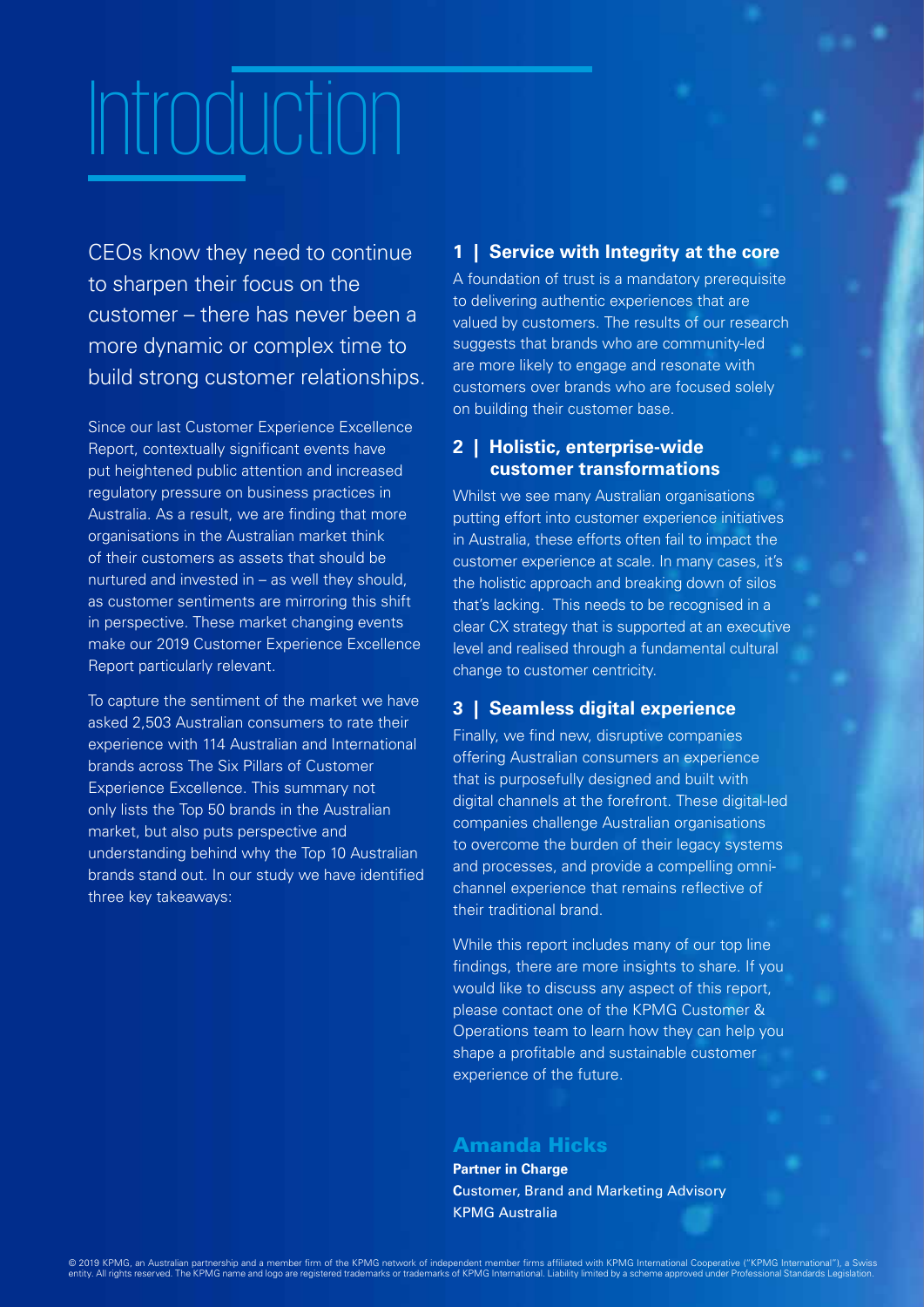# Contents

| THE SIX PILLARS OF CUSTOMER EXPERIENCE EXCELLENCE | 2  |
|---------------------------------------------------|----|
| THE TOP 50 CX BRANDS IN AUSTRALIA                 | 4  |
| THE OPPORTUNITY FOR AUSTRALIAN CX LEADERS         | 5  |
| <b>MAJOR CX THEMES 2019</b>                       | 6  |
| <b>THE TOP 10 LOCAL CX BRANDS</b>                 | 8  |
| A BLUEPRINT FOR ENTERPRISE-WIDE TRANSFORMATION    | 16 |
| <b>KEY TAKEAWAYS</b>                              | 20 |
|                                                   |    |

1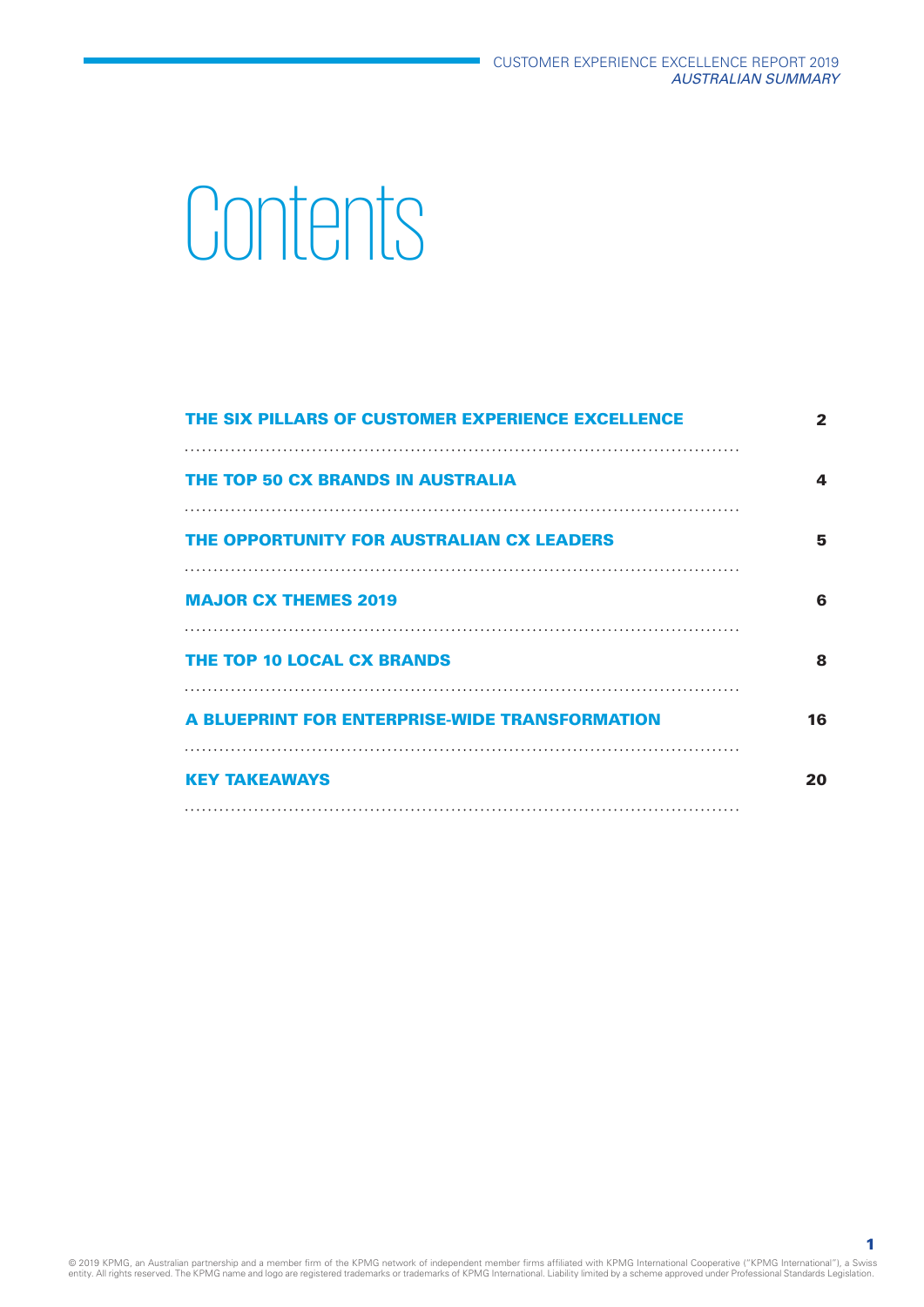# Experience Excellence The Six Pillars of Customer

KPMG developed The Six Pillars methodology of Customer Experience Excellence to provide a precise and practical definition of the kind of emotional outcome a successful experience needs to deliver.

The Six Pillars are inextricably intertwined and when combined provide a powerful mechanism to help organisations understand how well their customer experience is delivered across channels and where they need to improve. The leading firms demonstrate mastery of these pillars and are outstanding across all of them.

### Key Metrics: The Six Pillars of Customer Experience Excellence (CEE)

Pillar impact on loyalty and advocacy



**Personalisation** Using individualised attention to drive an emotional connection.



**Integrity** Being trustworthy and engendering trust.



**Time and Effort** Minimising customer effort and creating frictionless processes.



**Expectations** Managing, meeting and exceeding customer expectations.



**Resolution** Turning a disappointing experience into a great one.



**Empathy** Achieving an understanding of the customer's circumstances to drive deep rapport.



Each of The Six Pillars are weighted based on their statistical correlation to advocacy and customer loyalty with their respective links highlighted.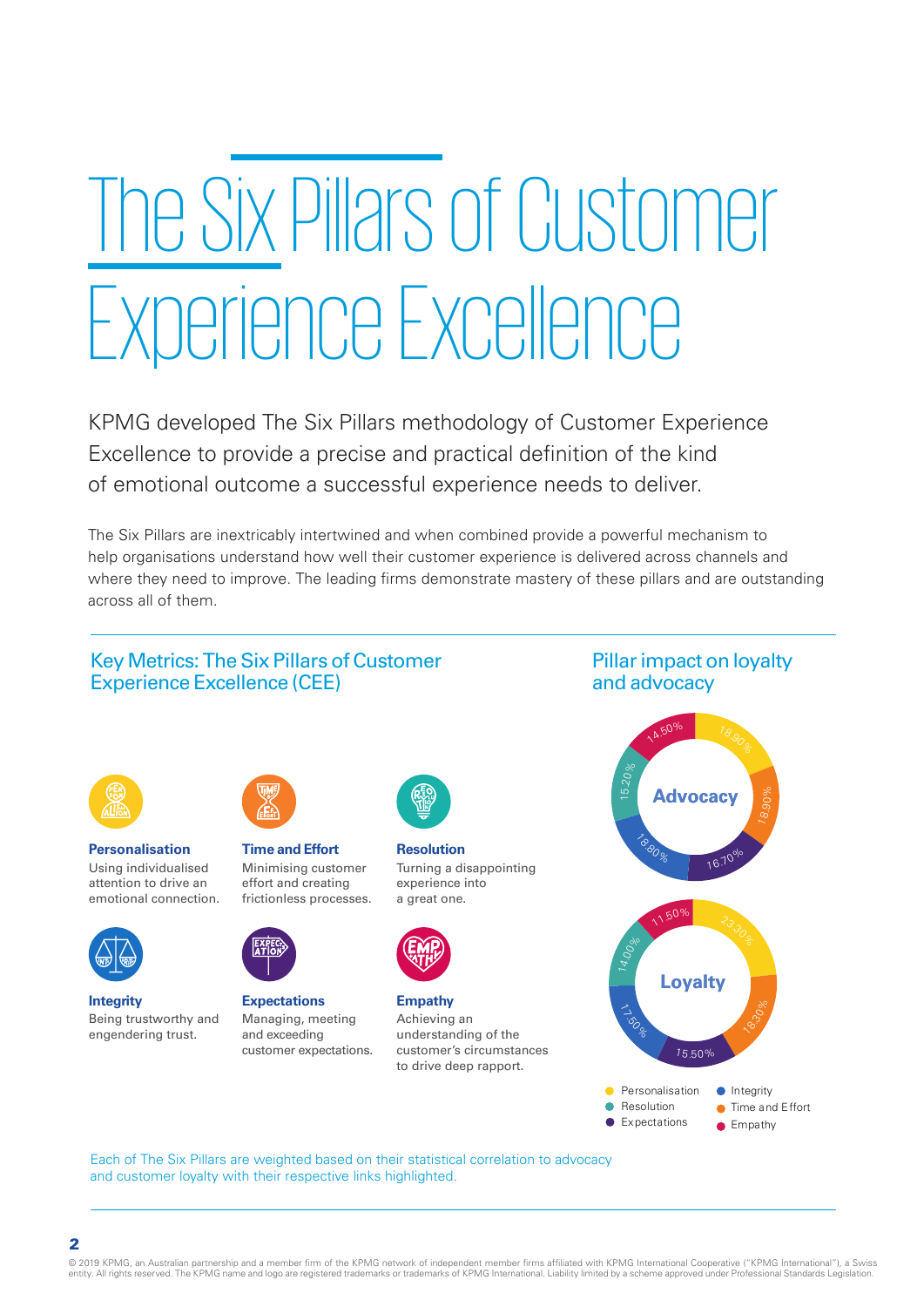

## PERSONALISATION

**Using individualised attention to drive emotional connection**

Personalisation is the most valuable component of most experiences. It involves demonstrating that you understand the customer's specific circumstances and will adapt the experience accordingly. Use of their name, individualised attention, knowledge of preferences and past interactions all add up to an experience that feels personal.



## RESOLUTION

#### **Turning a poor experience into a great one**

Customer recovery is highly important. Even with the best processes and procedures, things will go wrong. Great companies have a process that not only puts the customer back in the position they should have been in as rapidly as possible, but also make the customer feel really good about the experience. A sincere apology and acting with urgency are two crucial elements of successful resolution.



# **INTEGRITY**

**Being trustworthy and engendering trust**

Integrity comes from consistent organisational behaviour that demonstrates trustworthiness. There are trust-building events where organisations need to publicly react to a difficult situation and trust-building moments where individual actions by staff add up to create trust in the organisation as a whole. For all customers, it is the degree to which the organisation delivers on its promises that is consistently top of mind.



## EXPECTATIONS **Managing, meeting and exceeding customer expectations**

Customers have expectations about how their needs will be met, and these are increasingly being set by the best brands they have encountered. Great organisations understand, deliver and exceed expectations. Some are able to make statements of clear intent that set expectations ("never knowingly undersold") while others set the expectation accurately ("delivery in 48 hours") and then delight the customer when they exceed it.



# TIME & EFFORT

#### **Minimising customer effort and creating frictionless processes**

Customers are time-poor and increasingly looking for instant gratification. Removing unnecessary obstacles, impediments and bureaucracy to enable them to achieve their objectives quickly and easily has been shown to increase loyalty. Many companies are discovering how to use time as a source of competitive advantage. Equally, there are clear cost advantages to saving time, as long as the other pillars are not compromised.



# **FMPATHY**

#### **Achieving an understanding of the customer's circumstances to drive deep rapport**

3

Empathy is the emotional capacity to show you understand someone else's experience. Empathycreating behaviours are central to establishing a strong relationship and involve reflecting back to the customer that you know how they feel, then going that one extra step because you understand how they feel.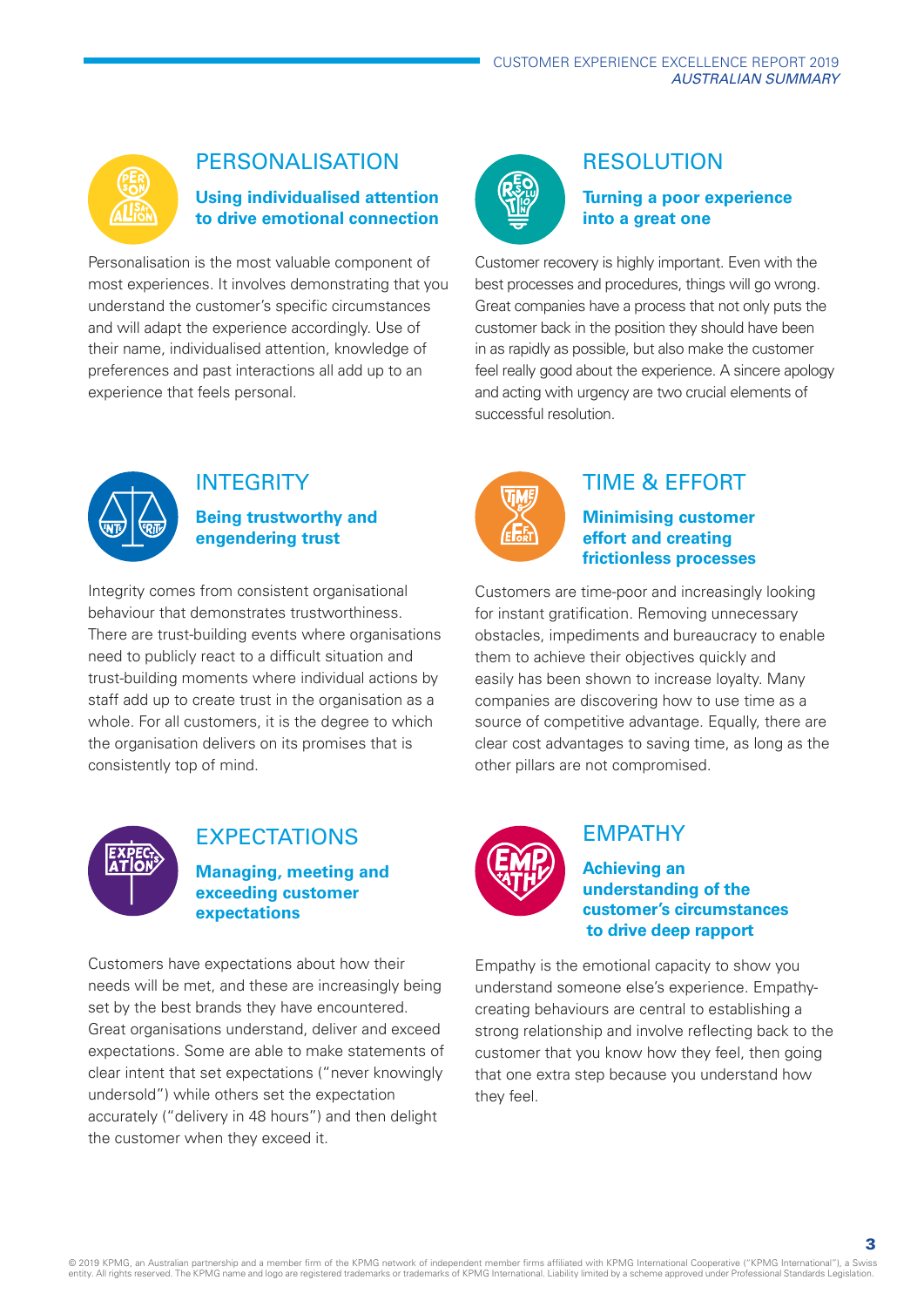# in Australia Top 50 CX brands

|                  | Singapore<br>Airlines        | 02         | <b>RACQ</b><br>Insurance | 03 | Bendigo Bank                 | [1] | PayPal                   | 05 | Afterpay               |
|------------------|------------------------------|------------|--------------------------|----|------------------------------|-----|--------------------------|----|------------------------|
| 06               | ING                          | $\bigcup$  | <b>NRMA</b><br>Insurance | 08 | Dan Murphy's                 | 09  | <b>RACV</b><br>Insurance | 10 | Subway                 |
|                  | The Iconic                   | 12         | Grill'd                  | 13 | The Body Shop                | 14  | Apple Store              | 15 | Suncorp                |
| 16               | Mitre 10                     |            | AustralianSuper          | 18 | Aldi                         | 19  | First Choice<br>Liquor   | 20 | Boost Juice            |
|                  | <b>BWS</b>                   | 22         | <b>OPSM</b>              | 23 | <b>Bunnings</b><br>Warehouse | 24  | Priceline                | 25 | <b>IKEA</b>            |
| 26               | Officeworks                  | 27         | <b>AAMI</b>              | 28 | Netflix                      | 29  | Qantas                   | 30 | Millers                |
| 31               | Virgin Australia<br>Airlines | 32         | Emirates                 | 33 | Liquorland                   | 34  | The Reject Shop          | 35 | Fantastic<br>Furniture |
| 36               | Best&Less                    | 37         | The Good Guys            | 38 | JB Hi-Fi                     | 39  | Airbnb                   | 40 | Kmart                  |
| $\left  \right $ | Big W                        | 42         | Costco                   | 43 | Crust Gourmet<br>Pizza Bar   | 44  | Harvey Norman            | 45 | Chemist<br>Warehouse   |
| 46               | Woolworths                   | $\sqrt{4}$ | Coles                    | 48 | <b>IGA</b>                   | 49  | Hoyts                    | 50 | Domino's Pizza         |

# **CUSTOMER EXPERIENCE EXCELLENCE REPORT IN AUSTRALIA** ABOUT THE RESEARCH



20 international markets covered

making the report one of the world's most extensive studies of consumer preferences.



Australian consumers surveyed



Australian and international brands rated



 Sectors covered in Australia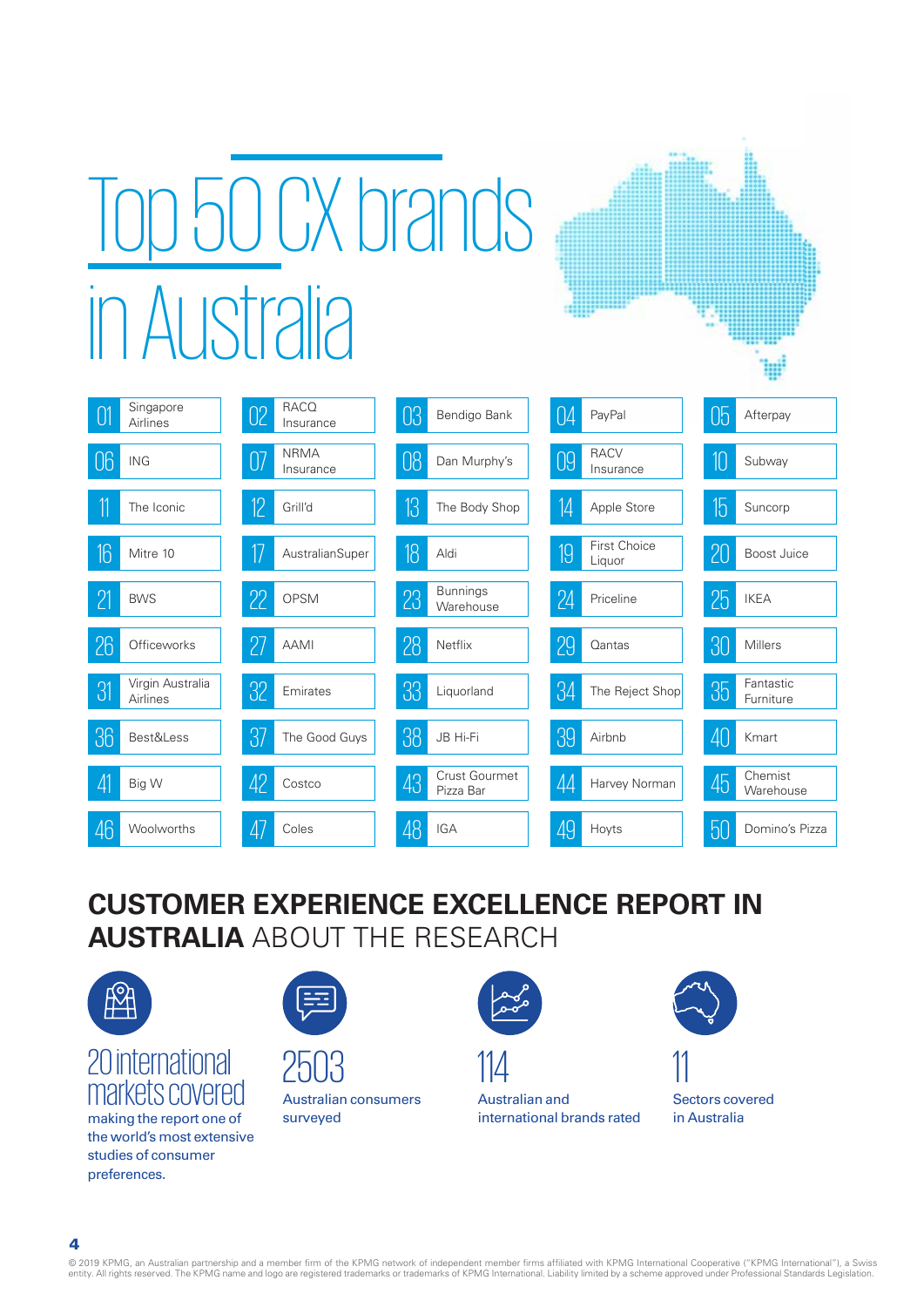#### CUSTOMER EXPERIENCE EXCELLENCE REPORT 2019 *AUSTRALIAN SUMMARY*

# Australian CX leaders The opportunity for

# **THE FINDINGS**

Customer experience scores in Australia reflect good but not great delivery, according to consumers. In our 2019 study the average CEE rating in the Australian market was 7.14, with about three-quarters of companies clustered between 6.5 and 7.5. The overall CEE rating in Australia was only marginally higher (0.04 points) than last year's result, suggesting more impactful investment and effort will be required if brands want to reap the benefits of a truly excellent customer experience. Overall, we find there is still little competition on customer experience in the Australian market, offering an opportunity for brands to disrupt the market and build a lasting competitive advantage.

# SECTOR PERFORMANCE

Consumers are not only looking at a brand's competitors to set their expectations of customer experience. Instead, they are looking across sectors and wanting the best experience they receive in any one sector to be matched by all the other sectors. For brands, this means they should not only measure themselves against their direct competitors but also against standout performers in other sectors.

**Financial** 



The Grocery Retail sector maintains its leading position for customer experience and improved its overall score to 7.4 over the past year.

Dan Murphy's continues to lead the sector in Australia, reflecting continued investment in its wide product range, customer service staff and store way-finding aimed at optimising store experience. Coles and Woolworths have remained constant year-onyear, and with Aldi increasing its CEE score above sector average, there is a widening the gap between Australia's supermarket giants and the German retailer.



result might appear surprising in the light of the Banking Royal Commission, much of the change was driven by the strong performance of newcomers to the study, including RACQ Insurance, Afterpay, NRMA Insurance and RACV Insurance.

In a category that has been significantly disrupted, the smaller brands and fintechs are delivering the high standards of customer experience that other brands should be looking to.



sector have been laggards in customer experience but improved strongly over the past year, demonstrating that customer experience efforts are recognised by Australian consumers. Across the industry there has been an uplift across all of The Six Pillars, highlighting the industry focus on improving customer experience to align with pricing regulations and the roll-out of a new Customer Charter.

Despite the improvement, however, the Utilities sector has more work to do as it remains near the bottom of customer experience rankings in Australia with a CEE of 6.75.



*A breakout market leader in customer experience has the potential to increase the life-time value of their customers, reduce churn and drive customer advocacy.*

**Amanda Hicks**

Partner in Charge Customer, Brand and Marketing Advisory KPMG Australia



We included the Public Sector for the first time and found the public sector citizen experience is a long way behind commercial CX. The sector ranked the lowest of all industry sectors with a CEE of 6.47.

The gap is largest for the public sector for Time & Effort (14% below market average) and Resolution (10% below market average). These results highlight major challenges public sector organisations face with customer experience improvements initiatives: legacy systems and policies, de-centralised data and budget limitations.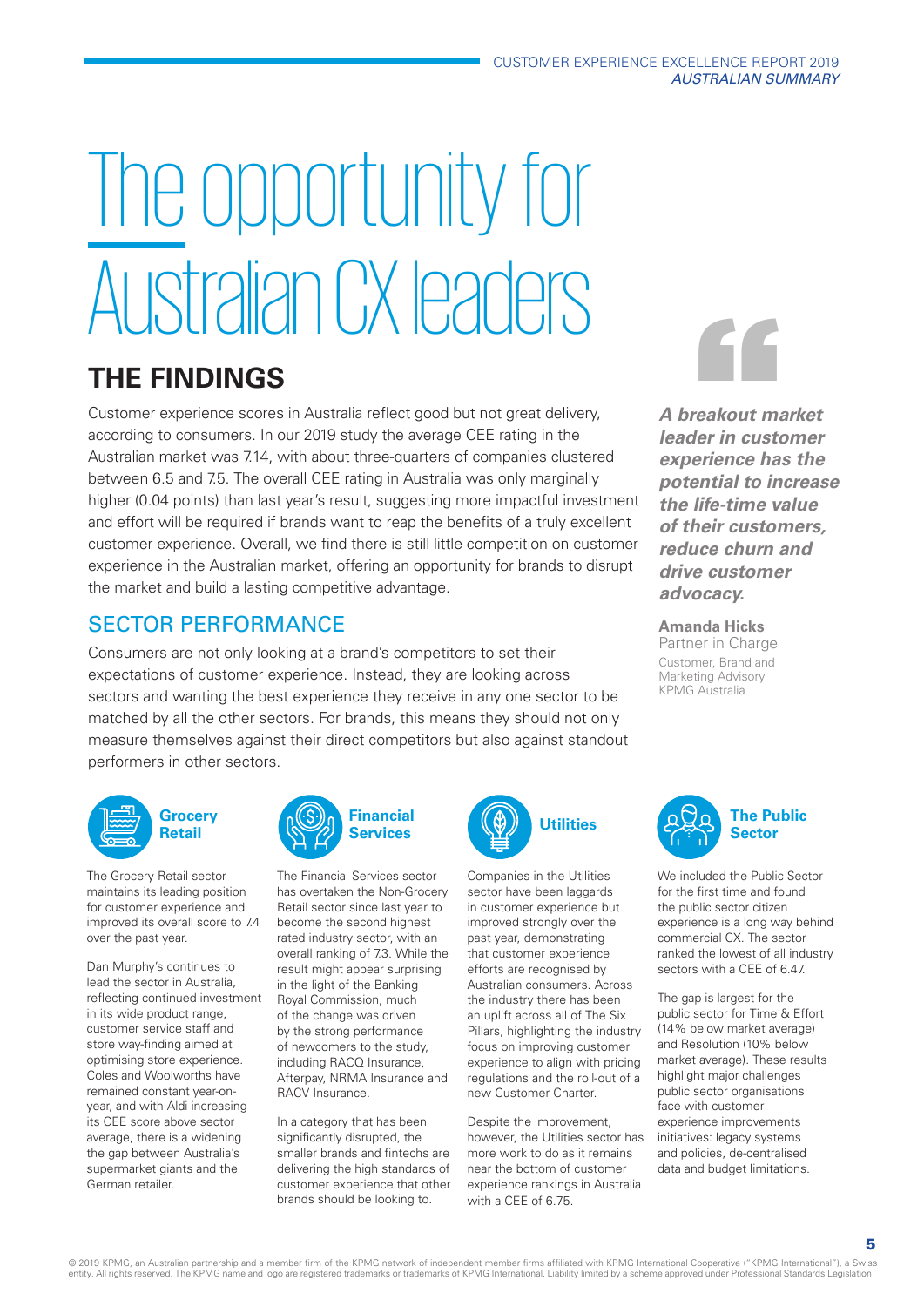# in the Australian Market Major CX themes

# SERVICE WITH **INTEGRITY** AT THE CORE

Over the past year, a series of Royal Commissions and subsequent media coverage, has placed integrity at the forefront of any great experience. Customers recognise organisations who consider not only their customers, but the community in which they operate.

Community-centric brands are rated as CX leaders in Australia. These organisations exemplify authenticity through altruistic initiatives that reflect the intrinsic values of Australian society. As a result, a relationship of trust is instilled and perceived customer experience is elevated.



## HOLISTIC, ENTERPRISE-WIDE CUSTOMER TRANSFORMATIONS

Organisations across the board have put significant effort into customer experience initiatives, however projects are often disjointed and do not address the customer experience holistically. In order to improve customer experience at scale, organisations need to establish a clear CX strategy that is supported on an executive level. This should reflect the core needs of the customer base and drive a customer-centric cultural change.



With evolving customer expectations and an influx of disruptive digital only brands, many Australian organisations are concerned about their digital presence.

A digital transformation must be echoed throughout the organisation to allow for a seamless multi-channel experience that reflects the brand's unique identity. Internally, this involves consolidating and reconfiguring outdated information systems and legacy processes. This empowers staff to provide a brand experience that is tailored to meet customers' individual needs independent from the channel they choose to engage through.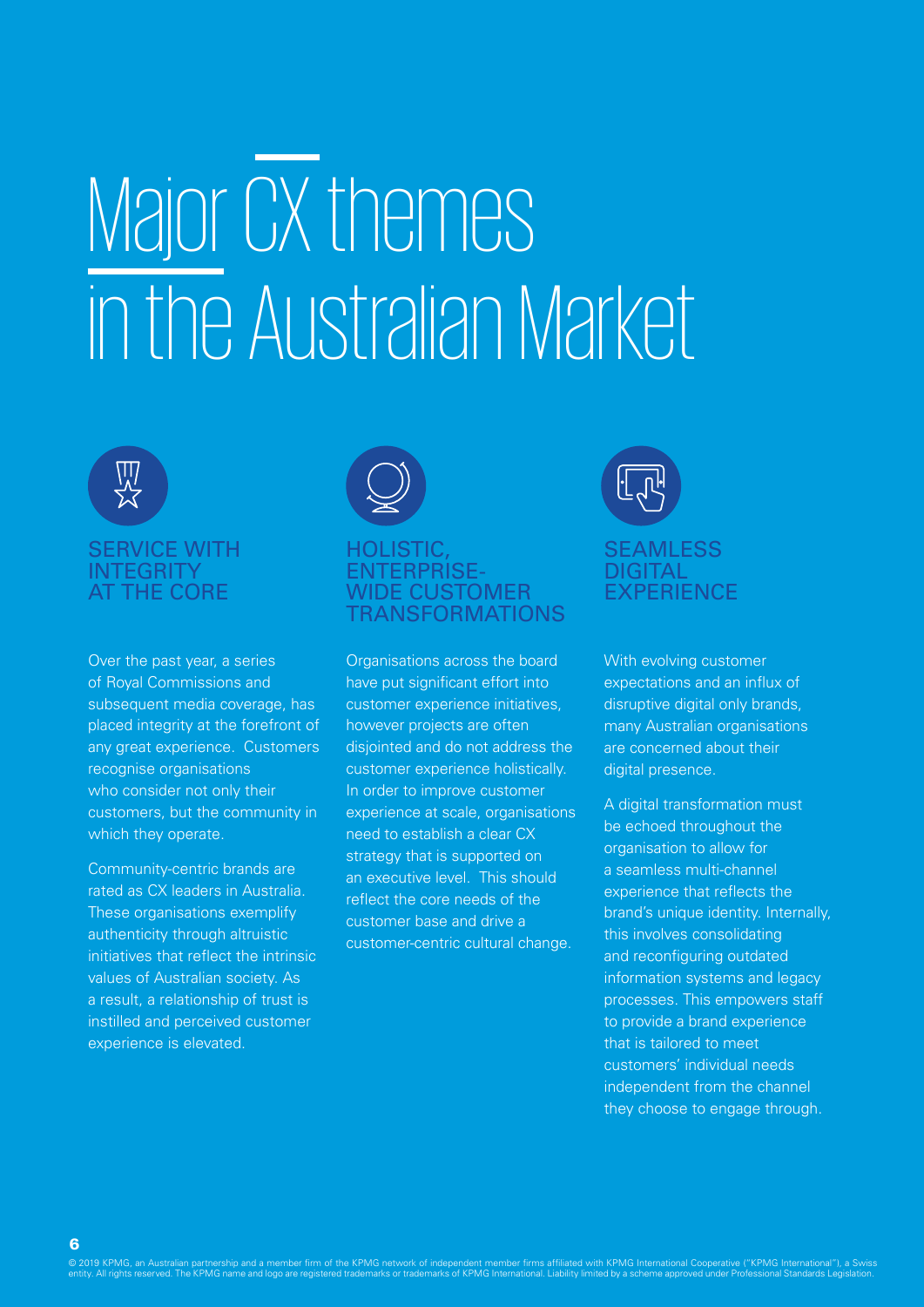CUSTOMER EXPERIENCE EXCELLENCE REPORT 2019 *AUSTRALIAN SUMMARY*

# "

**Overall, we find there is still limited**  *competition on customer experience in Australia, which provides an opportunity for brands to disrupt the market and build a lasting competitive advantage.*

 $\gamma l_1$ 

**Maree Mamo** Partner Customer, Brand & Marketing Advisory

**CVREXCE**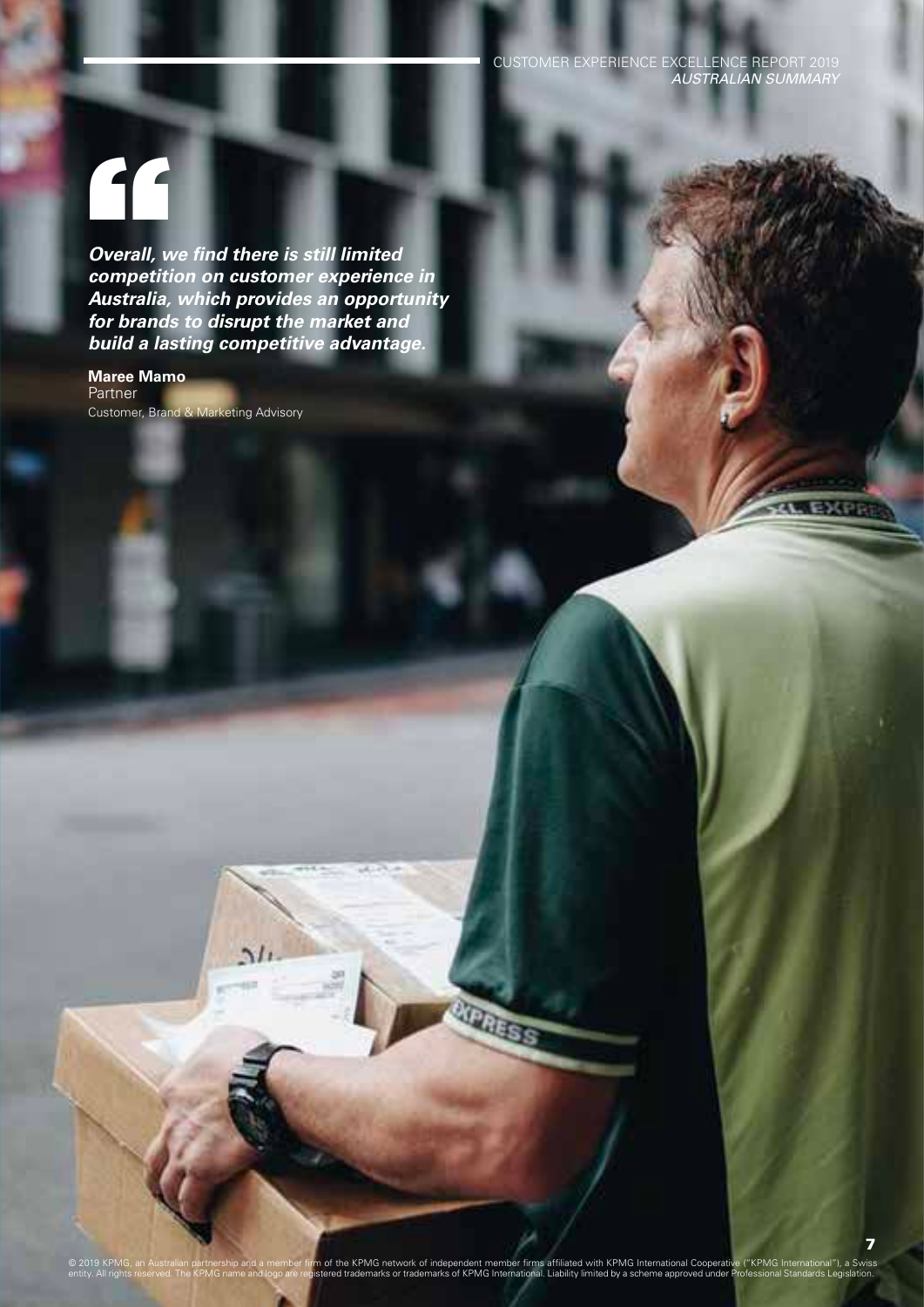# Top 10 Local CX brands1

| RACO<br>Insurance                                                                                                                                                                                                                | <b>Bendigo</b><br><b>Bank</b>                                                                                                                                                           | $\bigcap_{i=1}^{n}$<br>Afterpay                                                                                                                                                                   | <b>NRMA</b><br>Insurance                                                                                                                                                       | Dan<br>Murphy's                                                                                                                                                                                                                                        |
|----------------------------------------------------------------------------------------------------------------------------------------------------------------------------------------------------------------------------------|-----------------------------------------------------------------------------------------------------------------------------------------------------------------------------------------|---------------------------------------------------------------------------------------------------------------------------------------------------------------------------------------------------|--------------------------------------------------------------------------------------------------------------------------------------------------------------------------------|--------------------------------------------------------------------------------------------------------------------------------------------------------------------------------------------------------------------------------------------------------|
| CEE SCORE 7.83<br>RACQ Insurance is<br>the highest rated<br>local CX brand.<br><b>Customers comment</b><br>about RACQ Insurance's<br>excellent customer<br>service and rate the<br>brand highest for<br>Resolution in Australia. | CEE SCORE 7.78<br>Bendigo Bank embodies<br>both customer<br>and citizen-centric<br>views, exemplifying<br>the operation of an<br>authentic, values-driven<br>organisation in Australia. | CEE SCORE 7.74<br>Afterpay demonstrates<br>Australia-leading<br>performance in<br>Personalisation and<br>is amongst the top<br>five for Time and<br><b>Effort, Expectations</b><br>and Integrity. | CEE SCORE 7.65<br>NRMA Insurance have<br>engaged customers<br>through reliable service,<br>seamless processes and<br>community advocacy.                                       | CEE SCORE 7.61<br>Personalisation and<br>Time & Effort were<br>key pillars that Dan<br>Murphy's outperform<br>other brands on, with<br>customers expressing<br>interest in Dan<br>Murphy's liquor range,<br>which is inclusive of<br>over 9,000 wines. |
| <br>1st for Integrity<br>1st for Resolution                                                                                                                                                                                      | 1st for Empathy                                                                                                                                                                         | 1st for Personalisation                                                                                                                                                                           | 5th for Integrity<br>5th for Empathy                                                                                                                                           | 2nd for Time & Effort<br>4th for Personalisation                                                                                                                                                                                                       |
|                                                                                                                                                                                                                                  |                                                                                                                                                                                         |                                                                                                                                                                                                   |                                                                                                                                                                                |                                                                                                                                                                                                                                                        |
| $\theta$<br>RACV                                                                                                                                                                                                                 | The Iconic                                                                                                                                                                              | 08<br>Grill'd                                                                                                                                                                                     | IJЧ<br>Suncorp                                                                                                                                                                 | Mitre 10                                                                                                                                                                                                                                               |
| Insurance<br>CEE SCORE 7.59<br><b>RACV Insurance's</b><br>success is reflected<br>in its actions, listening<br>to customers, managing<br>customer expectations<br>and standing for more<br>than profit.                          | CEE SCORE 7.59<br>The Iconic have proved<br>customers can shop<br>with confidence without<br>entering a physical store.                                                                 | CEE SCORE 7.58<br>Grill'd continually seek<br>innovative methods to<br>delight, with customer<br>experience at the<br>forefront of their<br>value proposition.                                    | CEE SCORE 7.56<br>Suncorp's top 10<br>Australian placing<br>is reflective of their<br>reputation as a<br>customer-centric and<br>values-driven banking<br>and insurance group. | CEE SCORE 7.55<br>Community based<br>organisation with a deep<br>understand and respect<br>for customer needs.                                                                                                                                         |

*1 This ranking considers only brands with their headquarters located in Australia.*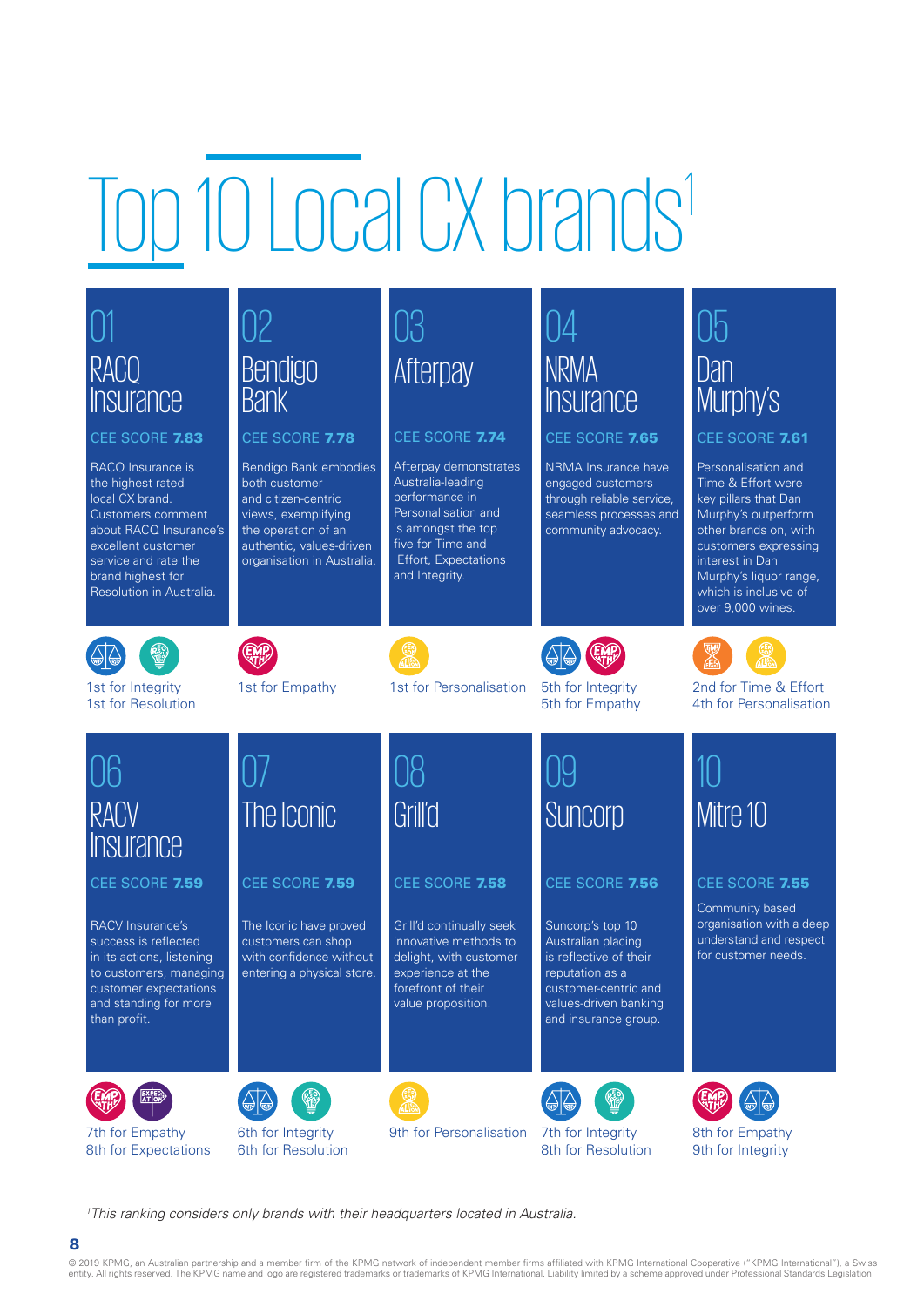# **RACQ INSURANCE**

As a newcomer to the study, RACQ Insurance has topped the Australian brand rankings for 2019 (2nd overall to Singapore Airlines), with a CEE score of 783

RACQ Insurance is part of The Royal Automobile Club of Queensland (RACQ) group that offers a range of products such as roadside assistance, insurance, banking or travel. Being a memberowned mutual organisation, RACQ is focused on giving back to the community: RACQ's foundation has helped over 190 community groups since its inception in 2011, and it has so far approved \$678,569 in funding for various community organisations. Furthermore, RACQ recently teamed up with Former Origin Greats (FOGs) to help Indigenous students secure their licence and drive safely behind the wheel.

In our study, RACQ Insurance has outperformed the Australian market across each of The Six Pillars and was the highest ranking Australian brand for Integrity (7.92) and the best brand in Australia for Resolution (7.86). Customers mentioned RACQ Insurance consistently provided an experience that they could rely on, where efficiency, urgency and empathy were regularly demonstrated. Customers felt their experience with RACQ Insurance remained reliable across channels and highlighted personal service, effectiveness, ease to deal with and simplicity of policy communications as key determinants for their loyalty toward the brand.

**"I have been with RACQ for 20-odd years and have had excellent service and will continue to stay with them for as long as I need insurance."** 

### Australian CEE Respondent



*\* This number highlights the brand's outperformance of the overall Australian market against each pillar.*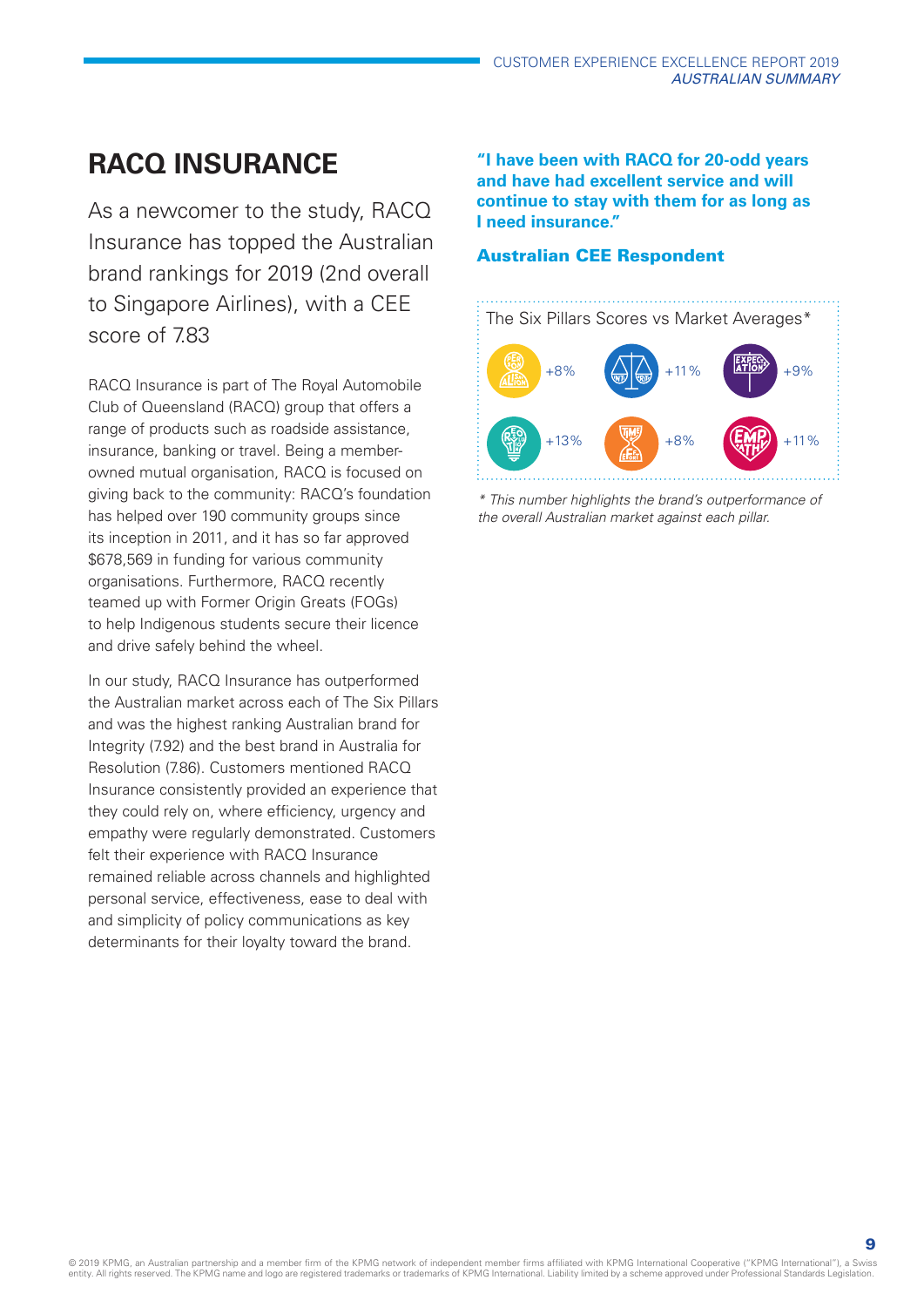# **BENDIGO BANK**

For the second year in a row, Bendigo Bank holds a top 3 position in the Australian CEE rankings.

Driven by its community feel, strong customer service and delivery on the Time & Effort pillar (8.18), Bendigo continues to widely promote and exhibit customer-centricity.

Bendigo Bank topped the 2019 Australian CEE rankings in the Empathy pillar (7.50), outperforming the market average by 16%.

Bendigo Bank customers emphasise the extra care, concern and friendliness the bank consistently displays.

**"I cannot praise this bank and their attitude towards customer service enough. It is the first bank I ever banked with that no matter what branch you go into you are made feel as if you are a valued customer. Even though I am only a tiny customer I feel I get treated same as the big customers."** 

# **NRMA INSURANCE**

NRMA Insurance ranked in the top five brands for Integrity (7.69) and Empathy (7.23), outperforming the market average by 8% and 12% respectively.

They substantiate customer-centricity through staying true to their brand promise of "Help is not something we do. Help is who we are." One way in which NRMA Insurance helps Australian's is through local community support. As a result of their on-going support for customers affected by adverse weather, they are a principle partner for both the NSW and QLD State Emergency Services.

**"I have had NRMA Insurance for many years and when I have had to make a car insurance claim found them to be very helpful. They put your mind at ease from the moment I have contacted them. They follow everything up."**

#### Australian CEE Respondent



*\* This number highlights the brand's outperformance of the overall Australian market against each pillar.*

### Australian CEE Respondent

10



*\* This number highlights the brand's outperformance of the overall Australian market against each pillar.*

#### *Source:* NRMA website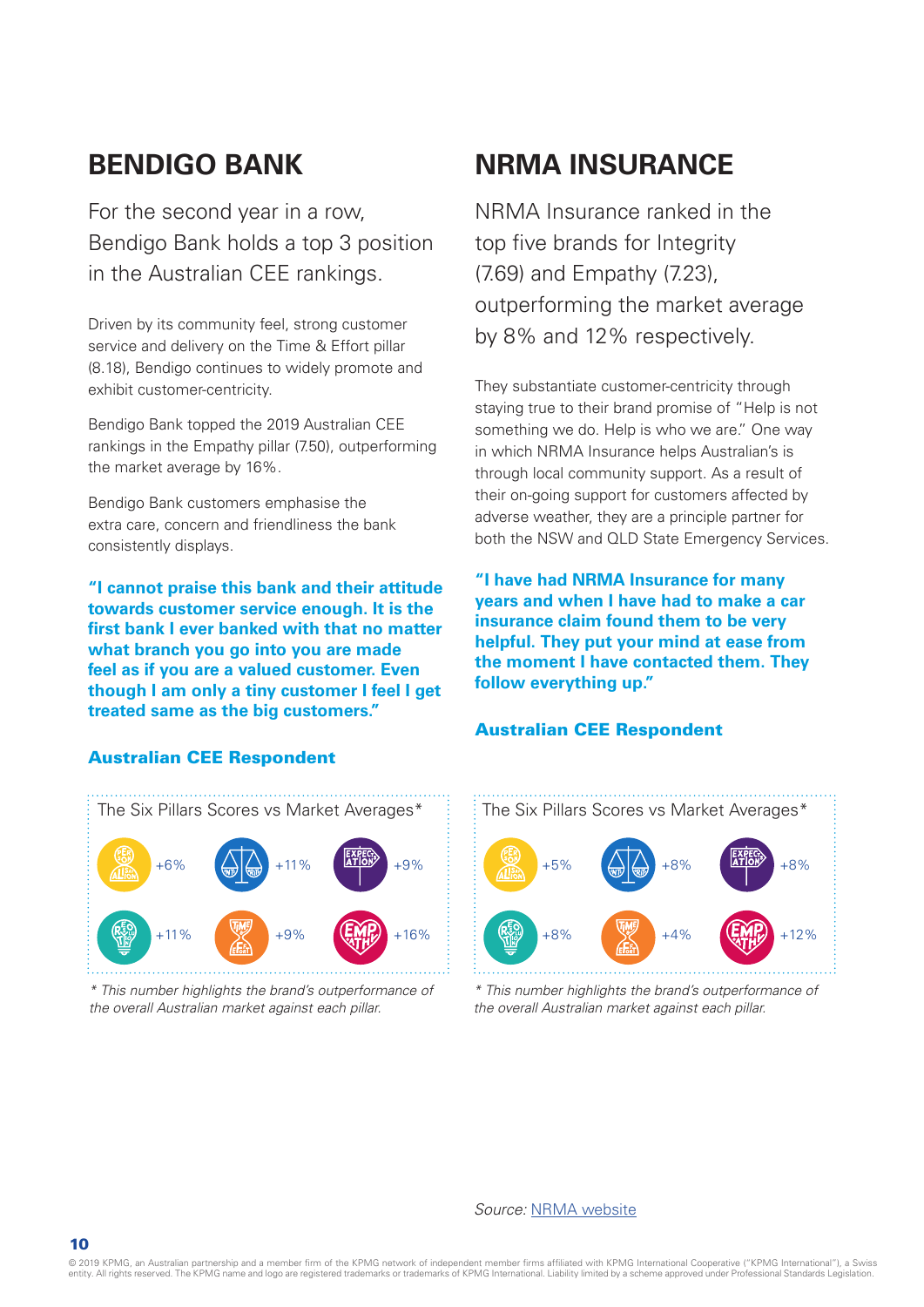# **AFTERPAY**

Afterpay, the payment service provider, is a new entrant into the Australia Customer Experience Excellence rankings for 2019; moving into fifth place behind PayPal. Representing the buy-now-paylater (BNPL) industry, its success is reflected in its ubiquity with around 3.5 million active customers and over 25,000 active retail merchants on- boarded.

Afterpay's performance across The Six Pillars underlies its strong performance in the 2019 ranking. The payment service is a local leader in the pillar of Personalisation and is amongst the top five performers in the pillars of Time and Effort, Expectations and Integrity.

The company's business model is less restrictive than traditional credit providers, in turn this flexibility. allows Afterpay to move at the pace of customers.

A growing number of retailers displaying Afterpay's services has been crucial for establishing solidarity and building rapport with its customers. This has been reflected in the CEE data.

**"I can't fault Afterpay, the whole concept is brilliant, the app is very easy to use and I use it regularly, I have never had a problem and would recommend this company easily."**

#### Australia CEE 2019 respondent

Behind Afterpay's network effect is what they describe as a 'frictionless customer experience'. The payment method understands customers' circumstances and helps them obtain what they need. It recalls customers' shared history and uses it to support responsible spending. Purchases on the platform are approved on an individual basis and failure to make payments prevents users from making further purchases.

The technology-driven payments company is expanding geographically and is exploring other services that can potentially improve its utility. The business has also recently introduced Cross Border Trade, allowing Australians to make purchases using Afterpay from New Zealand online stores.

**"The user experience with Afterpay is truly wonderful. Easy, intuitive on-line website and the freedom of buying much-needed goods with the peace of mind that they can be paid for with interest-free instalments."**

#### Australia CEE 2019 respondent



*\* This number highlights the brand's outperformance of the overall Australian market against each pillar.*

11

#### *Source:* [Afterpay website](https://www.afterpay.com/en-AU/index).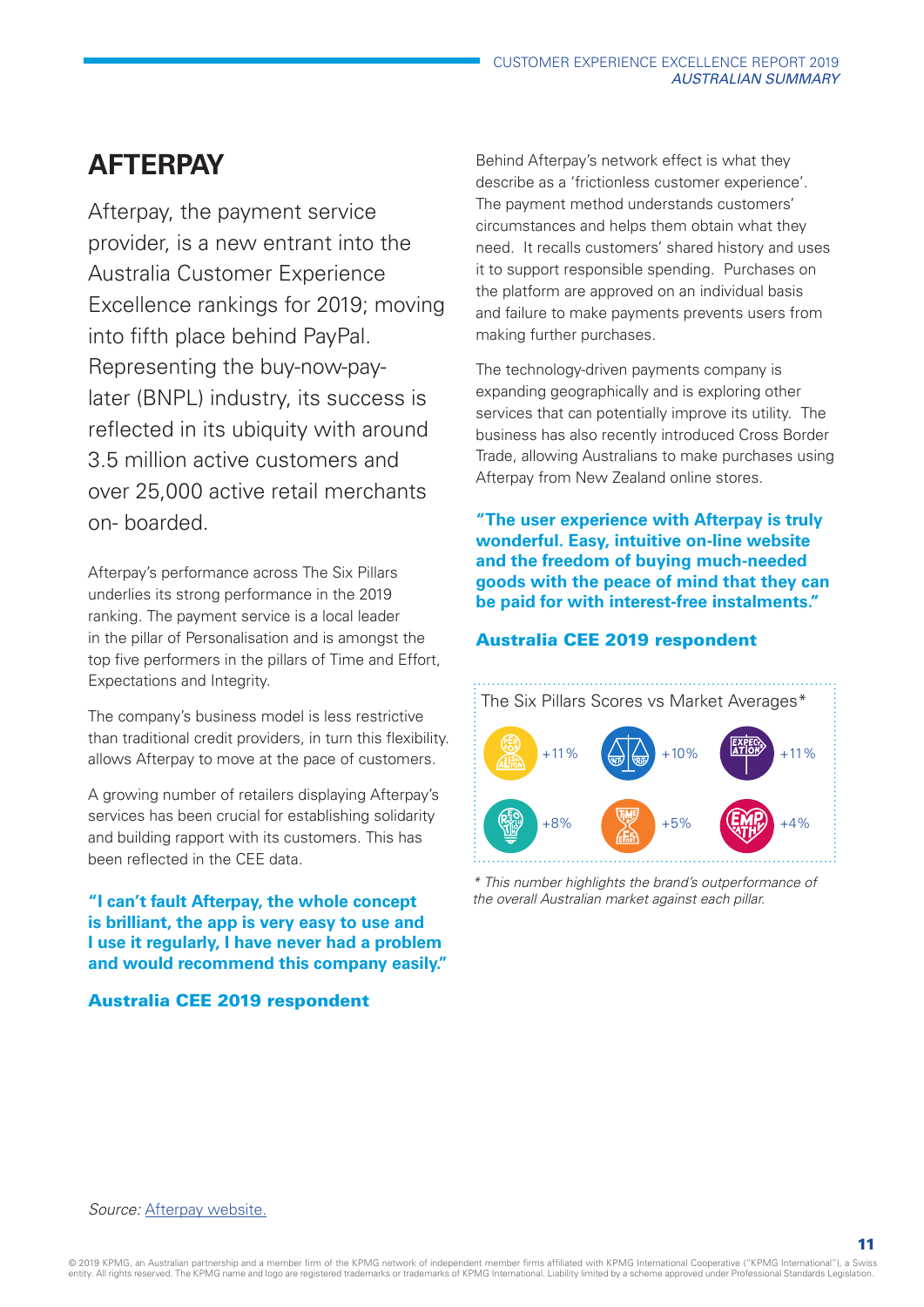# **DAN MURPHY'S**

Grocery Retail (driven by liquor as a sub-sector) were ranked as the top performing category in the 2019 CEE rankings, with Dan Murphy's ranking first in this category.

Convenience, friendly staff and a wide range of products have all contributed to Dan Murphy's position as the #5 Australian brand in the CEE rankings (#8 overall).

Personalisation (8.04) and Time & Effort (8.21) were key pillars where Dan Murphy's outperform other brands, with customers impressed by Dan Murphy's liquor range, which is inclusive of over 9000 wines.

### **"Always cheaper prices than most of the opposition, stores are clean and service is good."**

### Australian CEE Respondent



*\* This number highlights the brand's outperformance of the overall Australian market against each pillar.*

# **RACV INSURANCE**

RACV Insurance, distributed by the Royal Automobile Club of Victoria, is a new entrant into the Australian Customer Experience rankings for 2019.

Headquartered in Melbourne and established in 1924, RACV was the first to provide emergency roadside assist. RACV exists to improve the lives of Victorians by addressing their needs in the areas of mobility, home and leisure. RACV has established itself as a leading service provider and the largest member organisation in Victoria with more than 2.1 million members.

#### **"I believe RACV has become more customer focused in recent years."**

### Australia CEE 2019 respondent

RACV's performance across The Six Pillars underlies its strong performance in the 2019 rankings. This was particularly evident across Empathy, Expectations and Integrity Pillars, out performing the market average by 8% or greater.

**"I have been a long-time customer of RACV and have always been very happy. They are not the cheapest, but have always been there whenever I have needed them."**

#### Australia CEE 2019 respondent



*\* This number highlights the brand's outperformance of the overall Australian market against each pillar.*

*Source:* [Dan Murphy's website](https://www.danmurphys.com.au/dm/home) *Source:* [RACV website](https://www.racv.com.au/?&pid=sem&cmpid=racv:sem&gclid=EAIaIQobChMIucW09unW5AIVCB4rCh0e7A_lEAAYASAAEgLo7fD_BwE&gclsrc=aw.ds)

12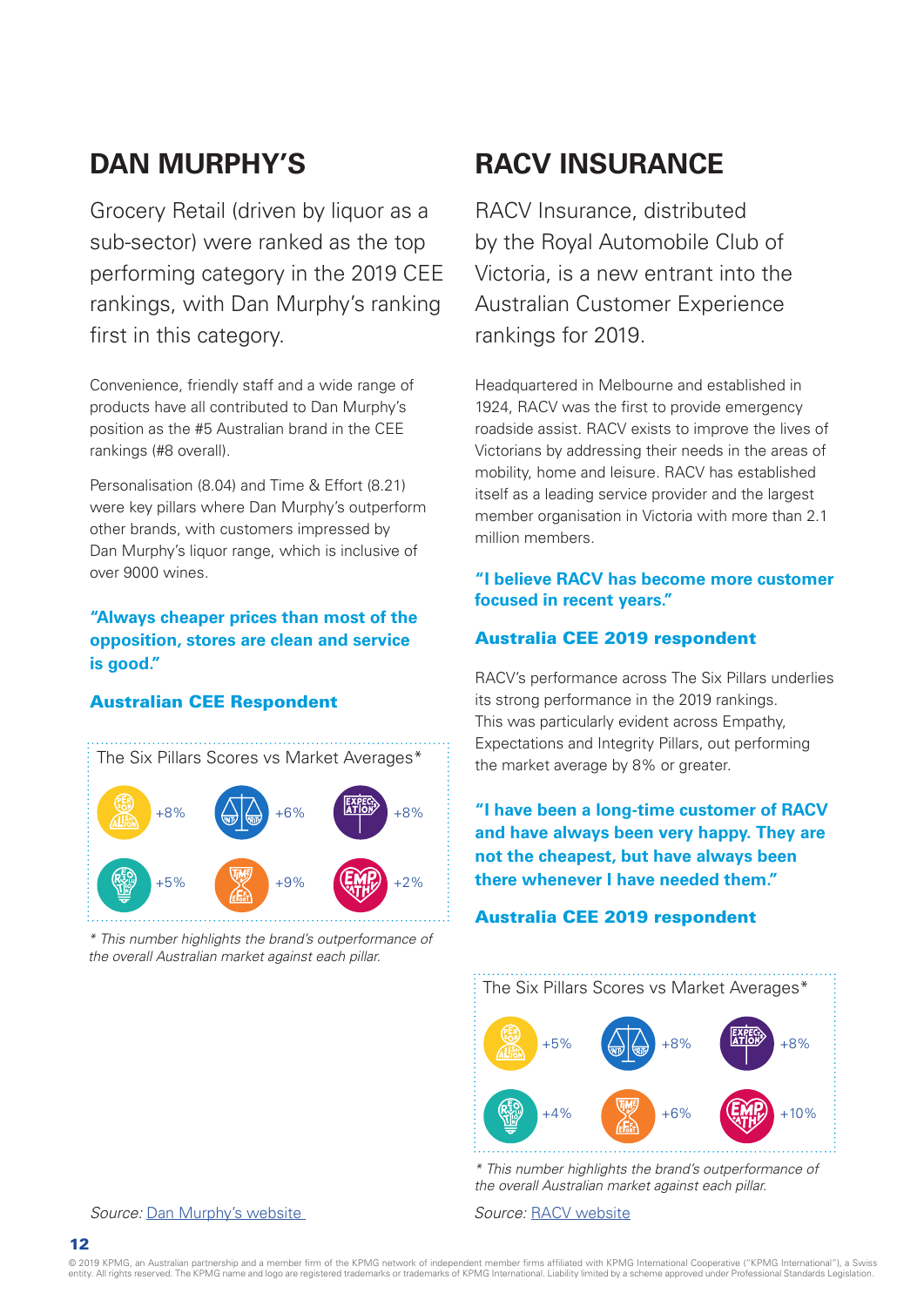# **THE ICONIC**

Sydney-based online fashion retailer The Iconic have ranked #7 across CEE Australian brands and #1 in the Non- Grocery Retail sector.

In line with other digital offerings in Australia, they rank #6 in Australia for Resolution (7.54) and outperform the market by 8%.

The Iconic's mission is to "to turn shopping into a seamless and inspiring experience" with 200 new arrivals daily and a range of over 1000 of the world's top brands. According to the Iconic its app was one of the most downloaded fashion apps in 2018. The Iconic offer same-day delivery across key Australian cities (Melbourne, Brisbane and Adelaide), 3 hour delivery in Sydney and a free returns policy.

**"The clothing I have ordered through them has been as described and arrived in a timely manner. Furthermore, when I did have an issue with an item (the dress did not suit me) the returns process was simple, easy to follow and quick, which was very surprising. It was probably the best returns policy I have ever experienced in shopping!"** 

### Australian CEE Respondent



*\* This number highlights the brand's outperformance of the overall Australian market against each pillar.*

# **GRILL'D**

Eighth overall, Australia's Grill'd is the second ranked brand in the Restaurant & Fast Food sector after Subway.

The burger chain performs strongly across all of The Six Pillars and is among the top ten brands for Personalisation.

Grill'd actively supports community events through their "Local Matters" initiative. Customers are given a cap to place into one of three jars representing local charities of choice and the charity with the highest number of caps at the end of the month are given a donation by Grill'd, as voted by their customers.

Grill'd actively sources ingredients from local producers, which keeps their food distribution footprint low and ingredients fresh.

**"I have had lunch at Grill'd and thoroughly enjoyed the food. The staff are always friendly and happy. I also really like that you get to put a cap into one of three jars to help Grill'd decide which community group they are going to financially aid that month. It really makes you feel like your input is valued and that you are part of a wider community."** 

#### Australian CEE Respondent



*\* This number highlights the brand's outperformance of the overall Australian market against each pillar.*

13

#### *Source:* The Iconic website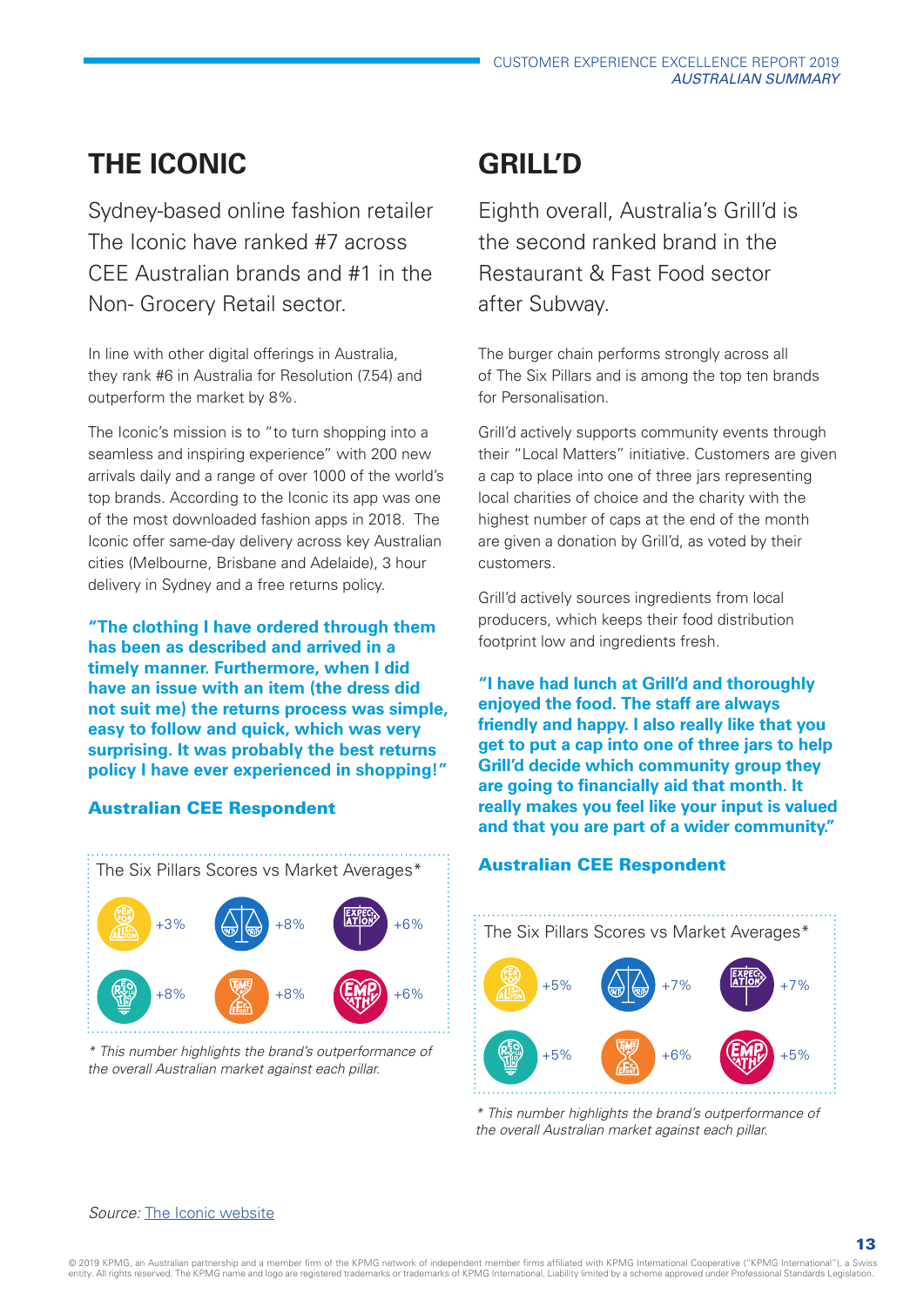# **SUNCORP**

Established in 1902, Suncorp have been insuring Australians for more than 90 years and are the fifth largest bank in Australia.

Suncorp ranked fifth among Australian brands on the Integrity pillar and Resolution pillar, with customers mentioning its insurance claims process as streamlined and efficient.

The bank has significantly out-performed the Big Four banks in the CEE rankings for the past two years.

**"I have been with many banks, but Suncorp has been consistently the best. Why? No matter what branch I have used, the management and staff become far more like friends than just people there to serve. When regularly there, we got to know each other and ended up sharing stories each time."**

### Australian CEE Respondent



*\* This number highlights the brand's outperformance of the overall Australian market against each pillar.*

# **MITRE 10**

The home improvement and hardware retailer has secured the final spot in the 2019 CEE Australian rankings top 10.

Since the last study Mitre 10 has been rated 0.21 points higher by Australian consumers and gained seven places in the CEE rankings.

Mitre 10 performed strongly on Time & Effort (8.02), which is evident through understanding customer needs, in particular store way-finding, product variety and clarity of advice. As a result, customers continue to advocate for the brand.

**"A small store nearby that has always been helpful and has the majority of products I require. They are local people who give local help."** 

### Australian CEE Respondent



*\* This number highlights the brand's outperformance of the overall Australian market against each pillar.*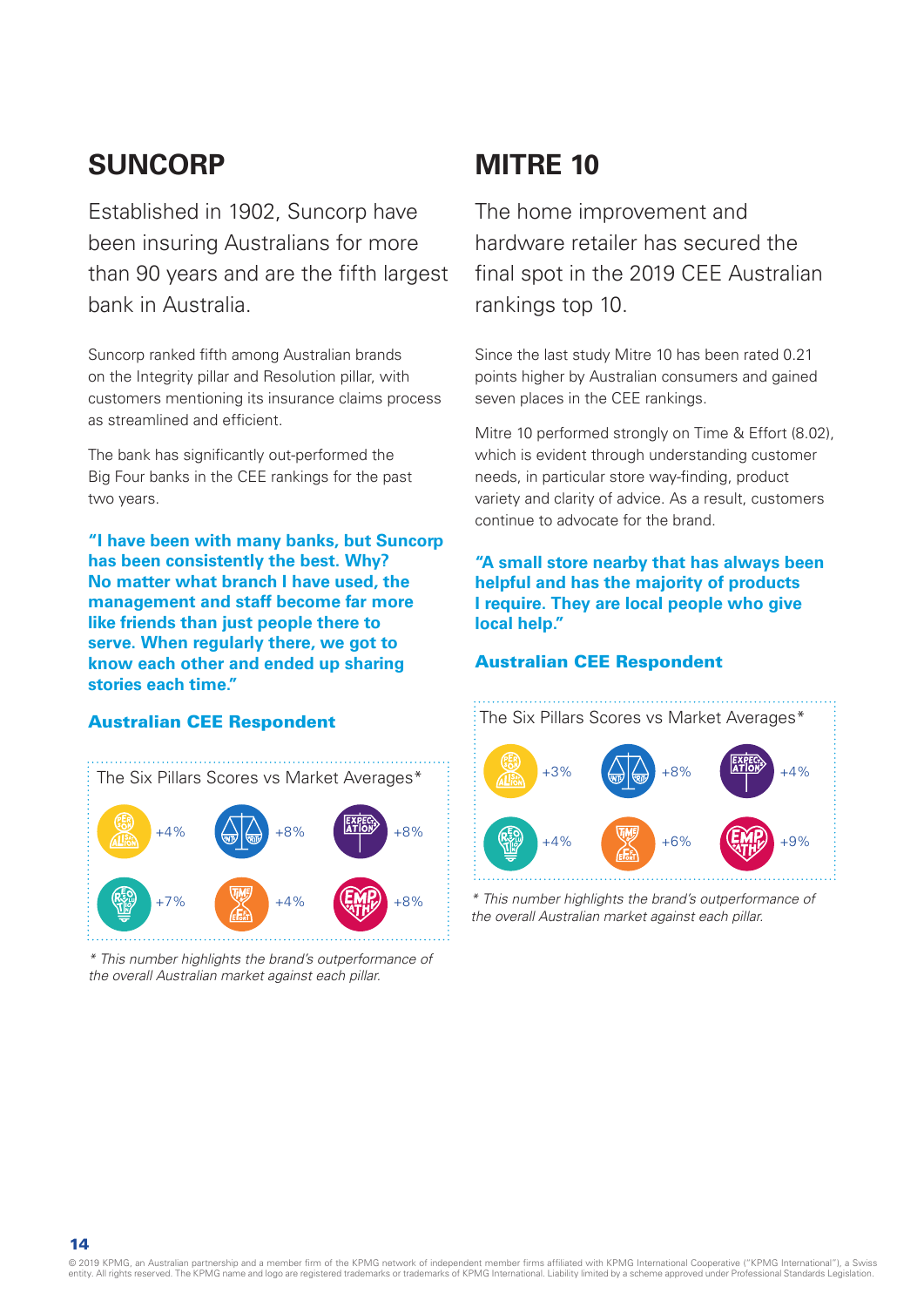"

*Consumers are no longer looking at a brand's competitors to set their expectations of customer experience.* 

*Instead, they are looking across sectors and wanting the best experience they receive in any one sector to be matched by all the other sectors.* 

**Amanda Hicks** Partner in Charge Customer, Brand and Marketing Advisory KPMG Australia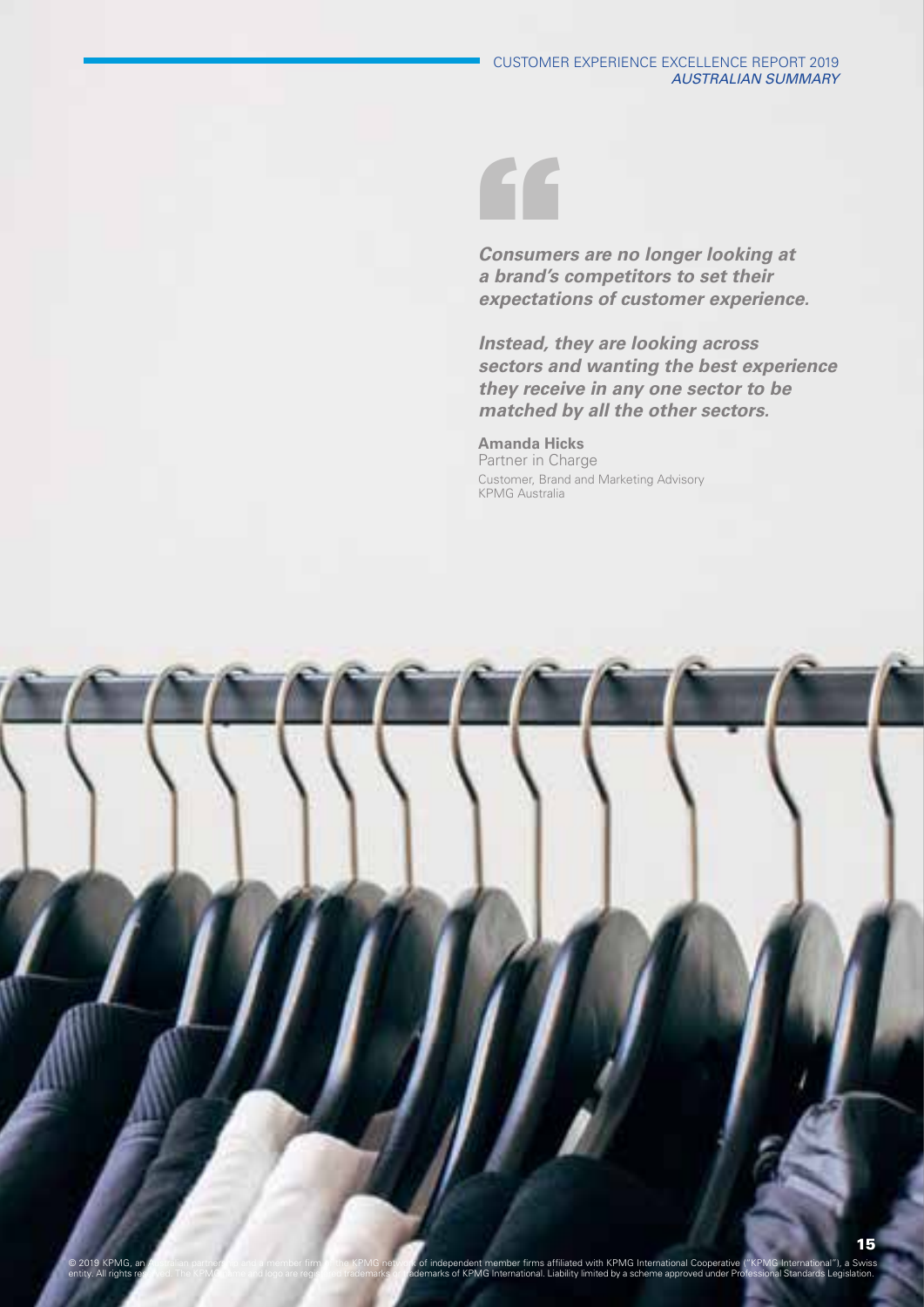# A blueprint for enterprise-wide transformation



© 2019 KPMG, an Australian partnership and a member firm of the KPMG network of independent member firms affiliated with KPMG International Cooperative ("KPMG International"), a Swiss<br>entity. All rights reserved. The KPMG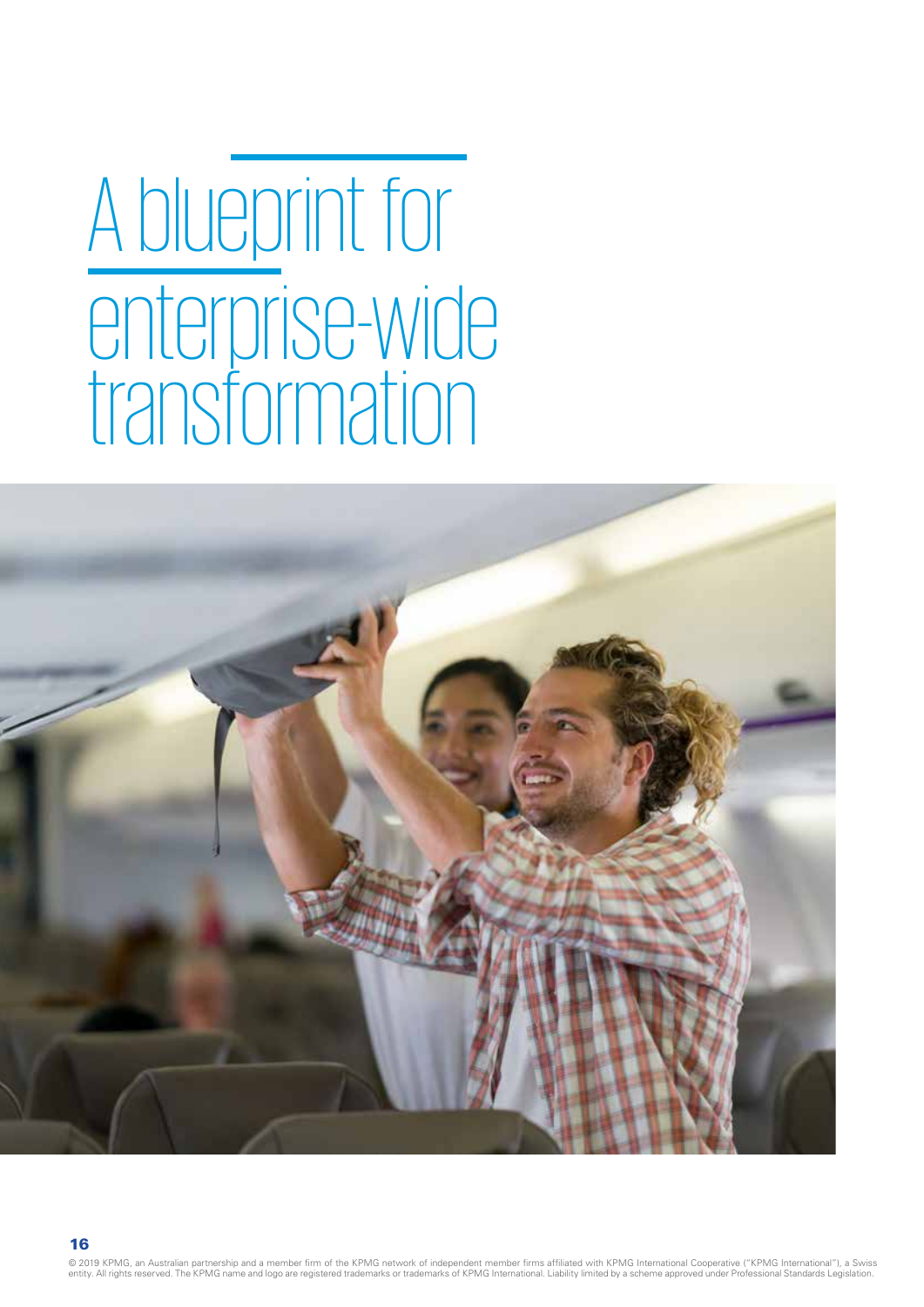The Six Pillars establish three steps for enterprise-wide CX transformation with tangible activities for each phase. They are designed to achieve customer experiences that are consistent and reliable, seamless and efficient, and individualised and innovative.

The interrelationship between the pillars illustrates the need to take a cascaded approach to CX transformations. For example, receiving communication that follows the golden rules of the Personalisation pillar (greet me, recognise our history together, individualise what you do) won't be appreciated by customers if they don't trust the brand or if they receive the communications later than promised. In this case, the pillar of Personalisation is dependent on the pillars Integrity and Expectations.

**STEP 1** relates to improving performance on the pillars of Integrity and Expectations – the foundations of good customer experience. An organisation needs to build a relationship based on trust and meeting existing customer expectations consistently before considering how this can be improved to be more efficient (improve Time & Effort) and beginning to proactively anticipate and solve for problems (improve on Resolution).

In practice, Step 1 is categorised by gaining an understanding of customers, their experience and existing organisational capabilities to deliver on their expectations. Typical implementation activities are focussed on removing pain points through quick wins, such as improving communications and better aligning internal processes to the customer journey.

**STEP 2** relates to improving performance in Resolution and Time & Effort, building on the consistent and reliable experience established in Step 1. Organisations can start to consider the ways they can anticipate and proactively solve customers' issues (Resolution) and based on this, how they might make the experience more seamless and efficient (Time & Effort).

This Step is about customer journey improvement at scale by making the operational changes required to close capability gaps needed to achieve the CX vision. Brands which deliver on Step 2 provide customer experiences that are seamless and efficient. They are able to proactively identify and solve issues for customers, whilst delivering on expectations around efficiency.

**STEP 3** relates to improving performance on the Pillars of Empathy and Personalisation, the attributes for exceptional, differentiated customer experiences. It is about embedding a deep understanding of customer needs in all elements of the business and delivering on customer needs at scale.

The third Step requires a fundamental restructure of the organisation around customer needs to build a culture of continuous innovation. Agile teams are created that leverage latest technology to design and deliver solutions that will delight customers when it matters most to them.

The target customer outcome for this Step is delivering individualised customer experience, based on a deep organisational understanding of the customer.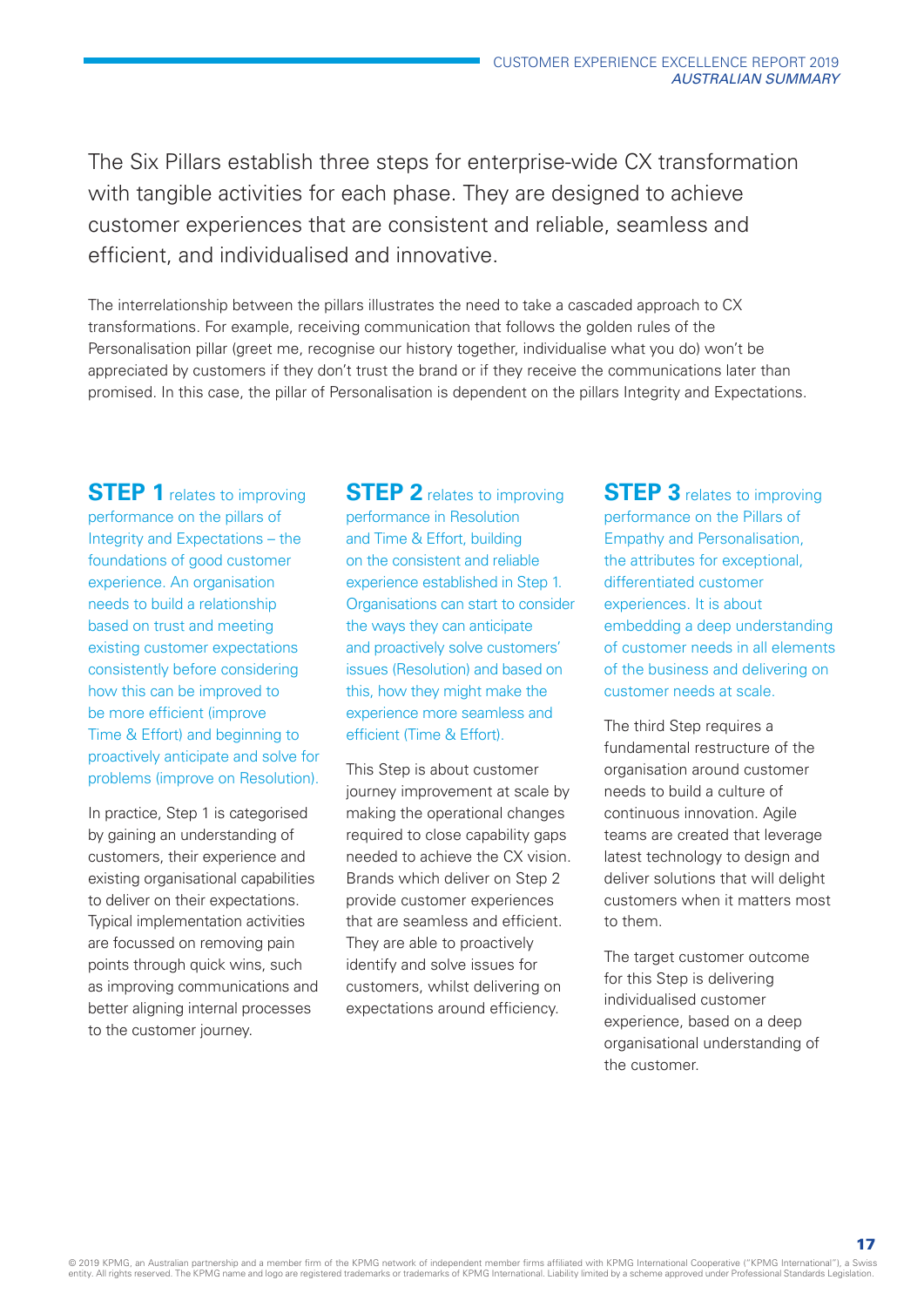# **CX TRANSFORMATION STEPS**

# 01|SET THE BASICS



# ntearitv

- Do what you say you will
- Keep me informed
- Be competent
- Be likeable
- Stand for something more than profit
- Demonstrably act in my best interest
- Show concern for me as a person

# **Expectations**

- Set my expectations accurately
- Agree timings with me
- Respond more quickly than I anticipate
- Use plain English – no jargon
- Fulfil or exceed our promises
- Guide me through the process
- Provide information openly and honestly

# CX CAPABILITIES REQUIRED

- **•** Customer journey mapping to understand current state experience and pain points
- **•** Customer personas to understand customer needs
- **•** CX maturity assessment to understand organisational capabilities
- **•** CX vision, CVP and brand promise

# IMPLEMENTATION ACTIVITIES

- **•** Refresh and simplify comms across channels
- **•** Clarity on ownership of the customer
- **•** Align and automate internal workflows with customer journeys
- **•** Staff training and coaching

# HORIZON OUTCOME CONSISTENT AND RELIABLE SERVICE

# 02|OPERATIONALISE

# **Resolution**

- Assume my innocence – see my point of view
- A warm and sincere apology
- Own the resolution – fix with urgency
- Surprise me in how well you fix my issue
- Go the extra mile if required
- Give me options going forward

# Time & Effort

- investment pleasurable
- Give me simple clear instructions
- steps to my objective
- No longer than 2 minutes waiting
- Provide the answers I need when
- Advise me of pitfalls ahead

# CX CAPABILITIES REQUIRED

- **•** CX measurement strategy to ensure customer centric decision making
	- CX toolkit to reconfigure operations around customer centricity

# IMPLEMENTATION ACTIVITIES

- **•** Empower employees to own customer experience
- **•** Align company culture, HR strategy and KPIs with CX vision and strategy
- **•** Review third party contracts
- **•** Replace legacy systems and policies
- **•** Centralise customer data
- **•** Improve customer journeys at scale

## HORIZON OUTCOME SEAMLESS AND EFFICIENT EXPERIENCE

18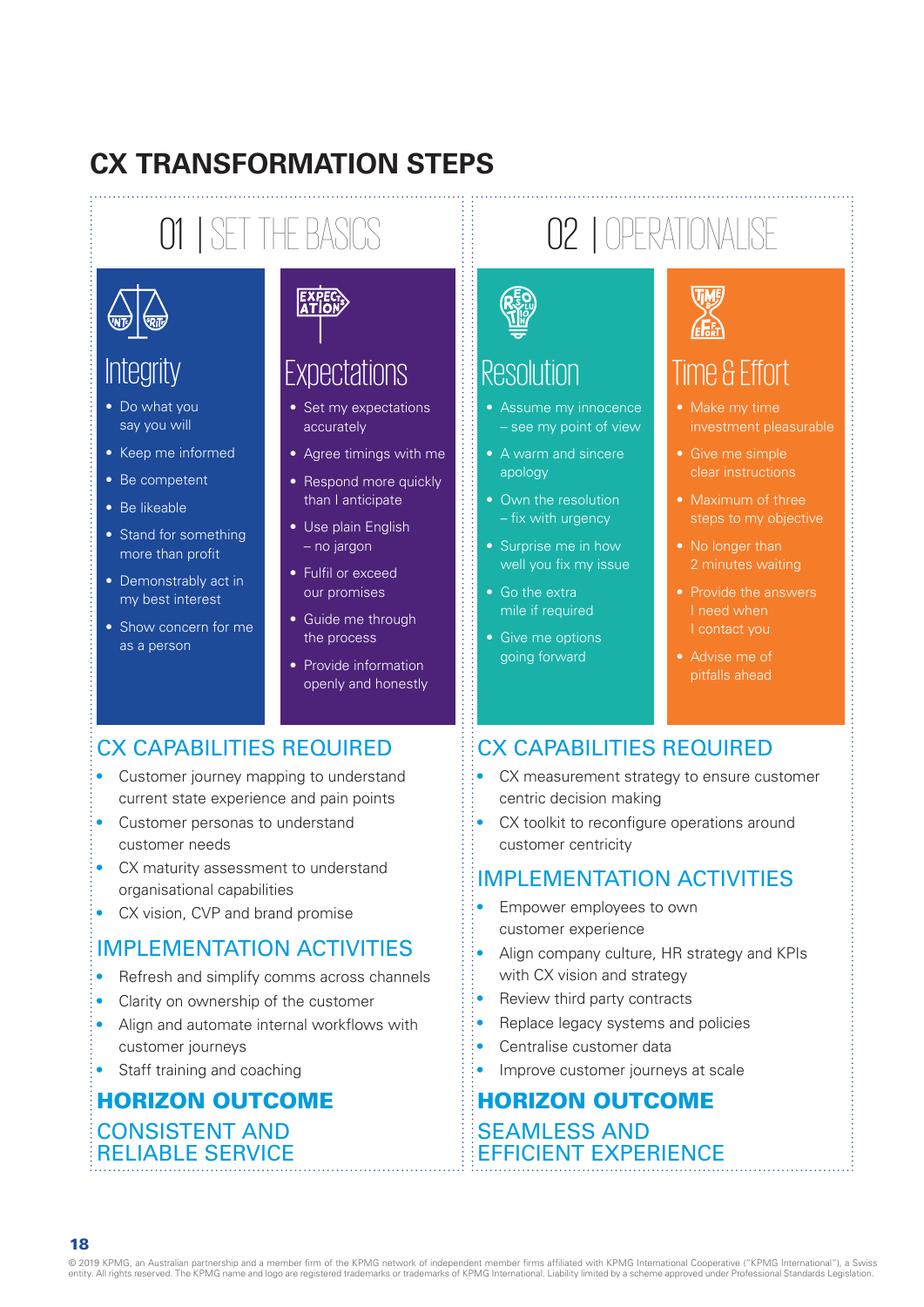#### CUSTOMER EXPERIENCE EXCELLENCE REPORT 2019 *AUSTRALIAN SUMMARY*

# 03|DIFFERENTIATE



# Personalisation

- 
- 
- 
- 
- 
- 
- 



# Empathy

- Invest time to listen to me
- Provide the right emotional response
- Share your similar experiences
- Treat me as your priority
- Take ownership of my issue
- Show you care

# KEY CONSIDERATIONS FOR A CX TRANSFORMATION

- **•** Whilst aspects of Step 1 and Step 2 might be achievable by siloed business units, a full CX transformation requires leadership from the top.
- **•** Customer centricity will not monetarise overnight. Set appropriate milestones that please shareholder needs.
- **•** Every company needs to find the right level of CX maturity. In a highly-commoditised sector such as banking or retail, offering a differentiated customer experience is fundamental for the long-term survival of the company. However, in sectors with little competition, for example public service, investments in customer and citizen experience need to align with the expectations of the public.

# CX CAPABILITIES REQUIRED

- **•** Advanced customer segmentation to customise service at scale
- **•** Innovation centre to design market leading experiences
- **•** Agile delivery of new offers

# IMPLEMENTATION ACTIVITIES

- **•** Restructure organisation around customer needs
- **•** Leverage new technology and channels
- **•** Embed target state experience with innovative new offers
- **•** Investment cycle set to support agile ways of working

# HORIZON OUTCOME INDIVIDUALISED EXPERIENCE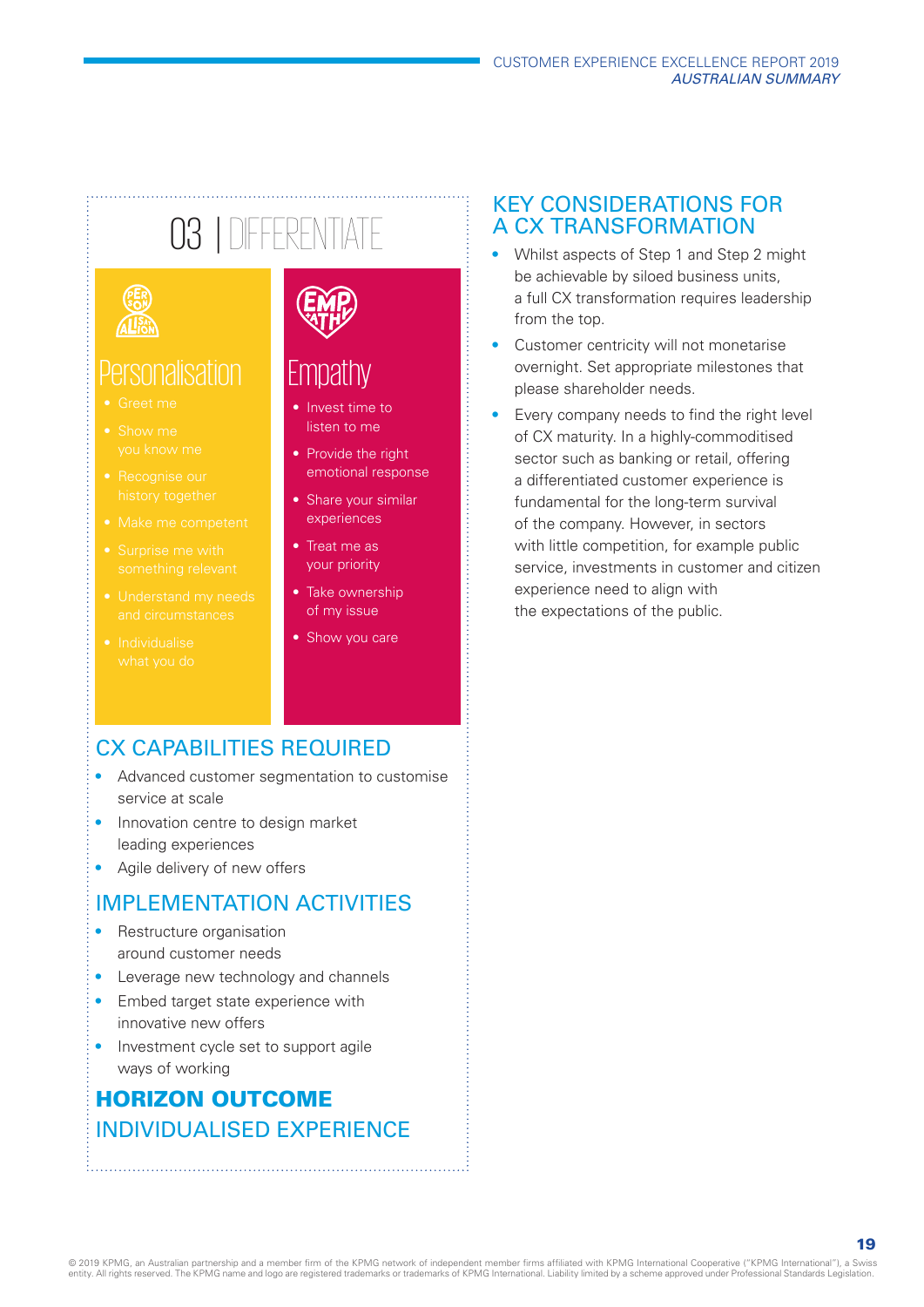# takeaways



# **BEST CX BRAND IN AUSTRALIA**

#### **Singapore Airlines**

For the second year in a row, Singapore Airlines is the highest rated brand in Australia, achieving an overall CEE rating of 7.90 from Australian consumers. The highest ranked local brand is RACQ Insurance with a rating of 7.83.



# **BEST PERFORMING SECTORS ARE GROCERY RETAIL** (DESIGN (7.40) AND FINANCIAL SERVICES (7.31)

Grocery Retail remains the top performing sector in Australia, achieving an average sector score of 7.40. Financial Services have taken second spot from Non-grocery Retail in our sector ranking compared to last year. Much of that change was driven by the strong performance of smaller Financial Services in the wake of the Australian banking Royal Commission.



# **DRIVERS FOR OVERALL CX**

Personalisation continues to be the main driver for loyalty (23.3%) and advocacy (18.9%). When it comes to customer advocacy, Integrity is just as important (18.8%). Since 2018, Australia consumers place more emphasis on Empathy (14.5%) and Resolution (15.2%) as drivers of advocacy, highlighting the need for brands to deeply understand and cater to customer needs.



# **OVERALL CUSTOMER EXPERIENCE IN AUSTRALIA**

Overall, respondents rated customer experience in Australia 7.14, a slight increase of 0.04 from the previous year. Whilst 17% of companies achieved a great rating of 7.5 and higher, no brand in Australia achieved a CEE rating of 8 or higher.



# **UNDER PERFORMING SECTOR DEVELOPMENT**

**Government (6.47)**

The gap is largest for the public sector for Time & Effort (14% below market average) and Resolution (10% below market average). These results seem to highlight the major challenges public sector organisation face with customer experience improvements initiatives: Legacy systems and policies, de-centralised data and budget limitations.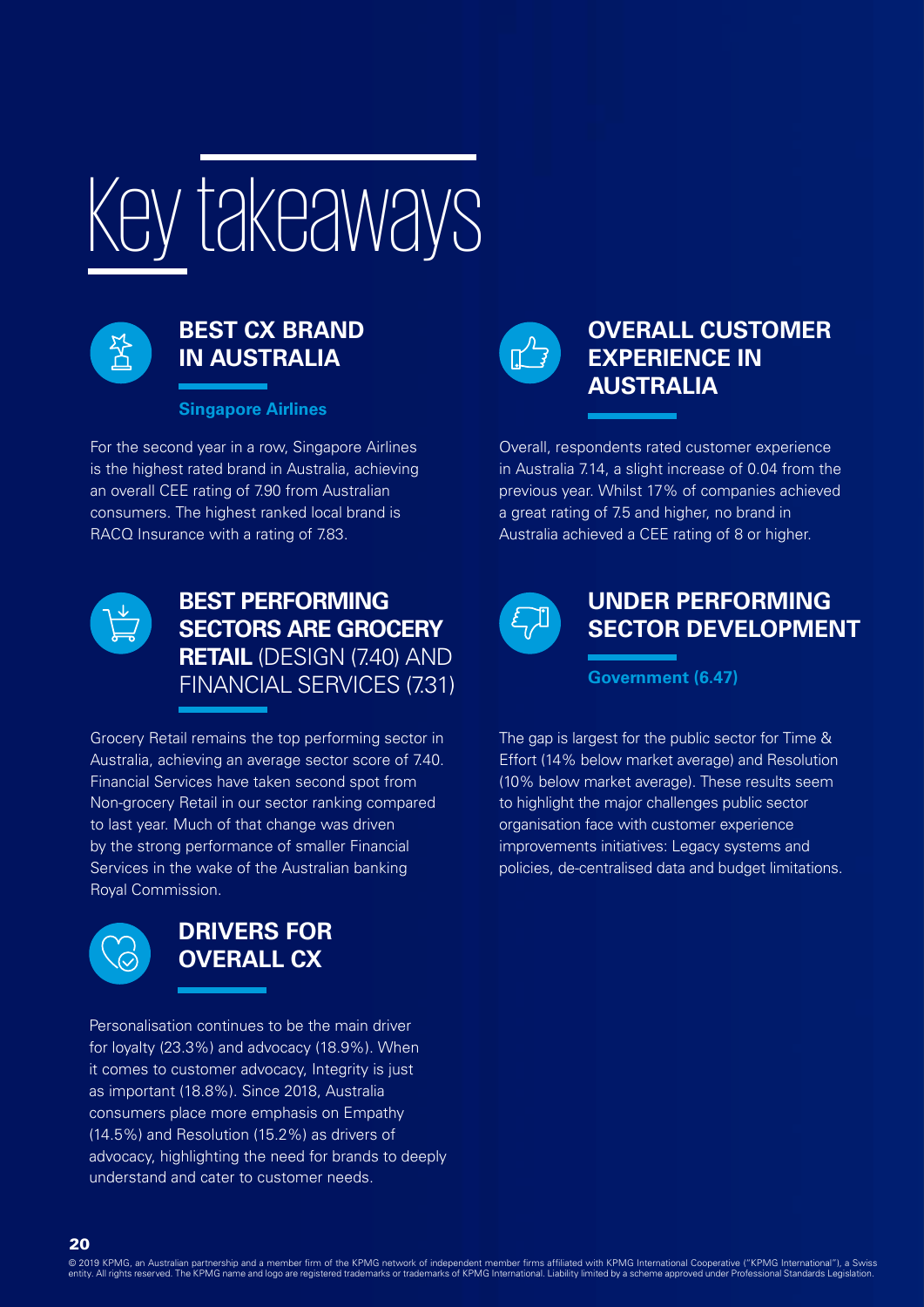#### CUSTOMER EXPERIENCE EXCELLENCE REPORT 2019 *AUSTRALIAN SUMMARY*



# **PERSONALISING PAYMENTS:**

#### **Afterpay**

Among the Top 5 brands, Afterpay out performed all other brands on Personalisation of customer experience through a seamless digital experience, emphasising the growing need for brands to transform to keep up with digital disruptors in 2019.



# **INTEGRITY AT THE CORE**

**RACQ Insurance**

RACQ Insurance's success is reflected in its actions, listening to customers, managing customer expectations and standing for more than just profit.



*Whilst there are clearly standout customer experience performers across public service, overall the sector ranked the lowest of all industry sectors, emphasising the opportunity to focus on designing services which remove unnecessary obstacles, impediments and bureaucracy, empowering citizens to achieve their objectives quickly and easily.*

#### **Mark Hassell** Partner Customer, Brand and Marketing Advisory KPMG Australia



# **ENDURING CHALLENGES FROM 2018 CONTINUE INTO 2019**

 The Australian market and many sectors are still dominated by global brands. Overall we find CX in Australia has stagnated at a mediocre level.